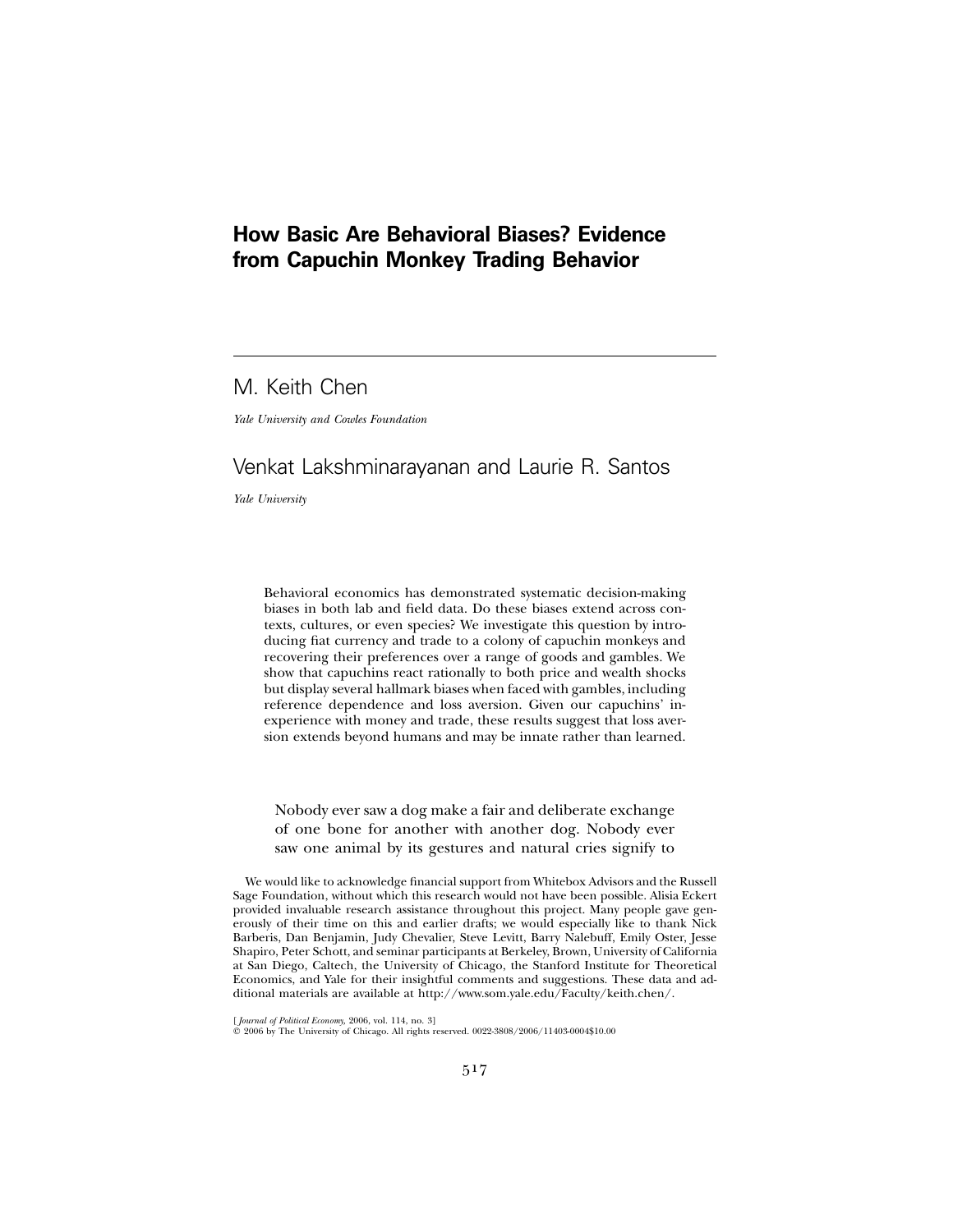another, this is mine, that yours; I am willing to give this for that. (Adam Smith, *Wealth of Nations*)

#### **I. Introduction**

Over the past few decades, behavioral economists have identified that human decision makers exhibit a number of systematic biases both in the lab and in the field. Two of these biases, reference dependence and loss aversion, have received a substantial amount of empirical attention, from both economics and neighboring disciplines such as psychology and sociology.<sup>1</sup> Evidence that agents treat losses differently than comparable gains has been found in experimental markets as the endowment effect<sup>2</sup> (Kahneman, Knetsch, and Thaler 1990), in the trades of individual investors who are reluctant to realize losses (Odean 1998), and in the behavior of house sellers who are unwilling to sell below buying price (Genesove and Mayer 2001).

Despite the mounting evidence of the importance of this behavior, less direct attention has been paid to understanding how basic or widespread these biases are. Are biases such as loss aversion the result of social or cultural learning and specific environmental experiences? Or could they be more universal, perhaps resulting from mechanisms that arise regardless of context or experience? The root cause of a behavioral bias may affect how we think about both its potential scope and the degree to which we believe that market incentives will act to reduce its effects.

Traditionally, economists have remained agnostic as to the origins of human preferences and usually assume their stability over both time and circumstance. For example, Becker (1976, 5) writes that "generally (among economists) . . . preferences are assumed not to change substantially over time, nor to be very different between wealthy and poor persons, or even between persons in different societies and cultures."<sup>3</sup> Indeed, coupled with maximizing behavior and market equilibrium, Becker asserts that the assumption of stable preferences "forms the heart of the economic approach." If much of the fundamental structure of our preferences were so deeply rooted as to extend to closely related species, this would bolster the assumption of preference stability.

<sup>&</sup>lt;sup>1</sup> These biases, along with a probability-weighting function, make up "prospect theory," first introduced in Kahneman and Tversky (1979). For an excellent summary of the recent empirical work on prospect theory, see Camerer (2000).

<sup>2</sup> The endowment effect is the observation that the minimum amount subjects are willing to accept to give up a randomly endowed good is often more than twice what they would have been willing to pay for that good had they not been given it.

<sup>&</sup>lt;sup>3</sup> It must be stressed that Becker was referring not to preferences over market goods, but to more primitive "underlying objects of choice" such as "health, prestige, sensual pleasure, benevolence or envy" (1976, 5).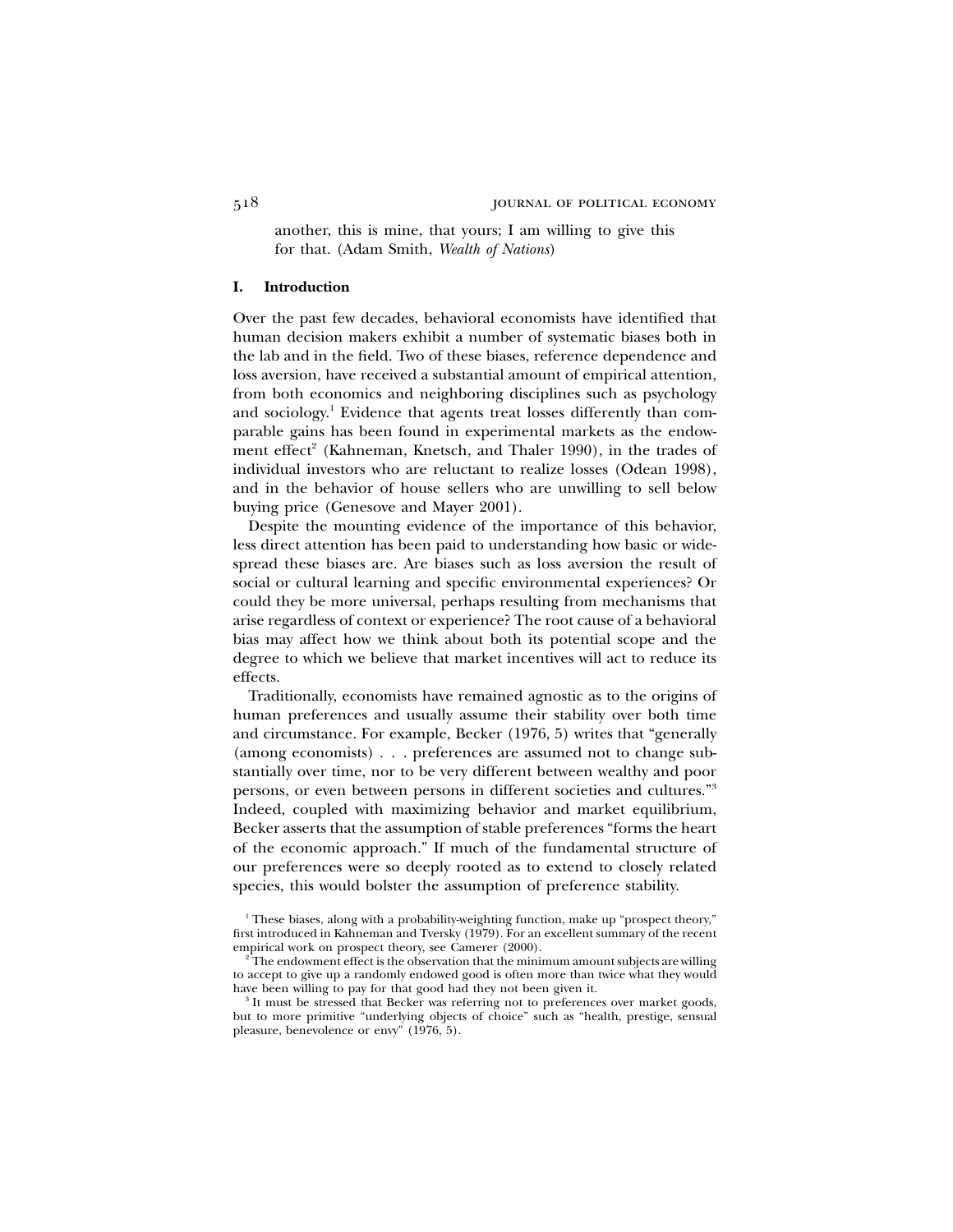Indeed, early experimental work found support for the stability of preferences and the applicability of economic choice theory far from its usual subjects; several studies have demonstrated that rat and pigeon behavior seems to obey the laws of demand (Kagel et al. 1975). Unfortunately, while rats and pigeons are easy subjects to work with, their limited cognitive abilities make it difficult to investigate more subtle aspects of economic choice, including many important and systematic human biases.

In this study we test for both adherence to the law of demand and the presence of reference-dependent and loss-averse choice in a sophisticated and closely related primate, the tufted capuchin monkey (*Cebus apella*). To do this, we introduce a fiat currency to a colony of capuchin monkeys, teaching them that small coin-like disks can be traded with human experimenters for food rewards<sup>4</sup> and are fungible across a variety of possible trades. Using this new ability, we are able to conduct a number of revealed-preference experiments analogous to canonical human choice experiments.

Our first set of experiments investigate the purchasing behavior of capuchins when they are asked to allocate a budget of tokens among a set of possible foods. In response to both price and wealth shocks, capuchins adjust their purchasing behavior in ways consistent with the generalized axiom of revealed preferences (GARP).<sup>5</sup> In this way, capuchins' choice closely mirrors our own and admits the standard tools of utility analysis and price theory. This closely mirrors the early economic work on rats and pigeons and provides a context in which to interpret the capuchins' latter departure from rational choice.

Our second set of experiments demonstrates that when faced with decisions involving simple gain-loss frames, capuchins demonstrate both reference dependence and loss aversion. In these experiments, a capuchin must choose between trades in which one amount of food is initially displayed (serving as a frame) but another amount may be delivered. Specifically, in our main experiments, capuchins express a strong preference for gambles in which good outcomes are framed as bonuses (the subject sometimes receives more than was initially displayed) rather than payoff-identical gambles in which bad outcomes are framed as losses.

<sup>4</sup> For similar trading methodologies with capuchins, see Westergaard, Liv, Chavanne, and Suomi (1998), Liv, Westergaard, and Suomi (1999), Brosnan and de Waal (2003, 2004), and Westergaard et al. (2004); for a very early example of primates' capacity to trade, see Wolfe (1936).

<sup>5</sup> Early papers by Samuelson (1938), Houthakker (1950), and Afriat (1967) established the revealed preference approach to evaluating whether any given set of choices is consistent with rational behavior. Varian (1982) generalized this approach and showed that GARP is a necessary and sufficient condition for any set of choices to arise from the maximization of a continuous, concave, weakly monotonic, and locally nonsatiated utility function.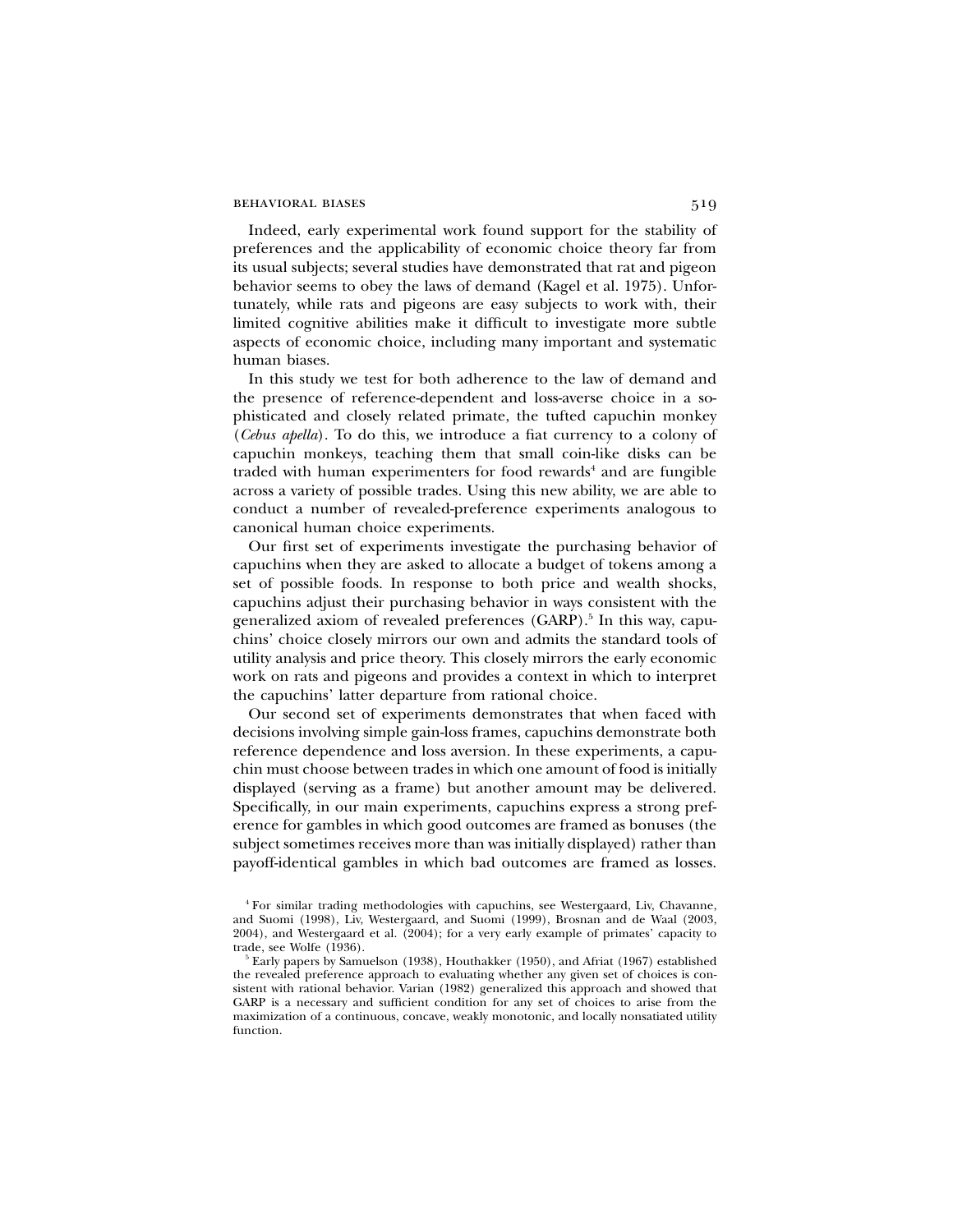Furthermore, capuchins seem to weigh those losses more heavily than comparable gains, displaying not just reference dependence but loss aversion. These experiments also allow us to reject most competing models of naive or unsophisticated choice. In particular, several of our results require a capuchin to overcome the impulse to try to obtain an initially larger food reward and instead to trade with an experimenter who initially displays a smaller food reward. Numerous studies have shown that this type of inhibition problem is difficult for both monkeys and even great apes.<sup>6</sup>

Arguing that loss aversion is not an acquired characteristic of capuchin preferences is the novelty of the situation. Abstract gambles were first introduced to these capuchins by our experiments, and subjects encountered them alone, away from others; subjects had no prior trading experience that could have led to the development of these biases. As such, our results suggest that loss-averse behavior is a very general feature of economic choice and extends to some of our closely related neighbors. A large body of research in biology suggests that since humans and capuchins are closely related, any shared cognitive systems are likely to have a common origin. In light of this, our results may suggest that loss aversion is an innate and evolutionarily ancient feature of human preferences, a function of decision-making systems that evolved before the common ancestors of capuchins and humans diverged.

The remainder of the paper is organized as follows. Section II reviews the set of papers in behavioral economics that speak to the origin and scope of behavioral biases. Section III describes capuchins both as a species and as our test subjects, and lays out some of the trade-offs inherent in experimenting on nonhuman primates. Section IV provides details on our laboratory setup and our method for eliciting preferences from capuchin trading behavior. Section V describes our initial compensated price shift experiments and presents those results. Section VI describes our method for inducing gain/loss frames and the setup of our loss-aversion experiments. Section VII presents the results of these experiments, which we discuss before presenting conclusions in Section VIII.

 $6$  Both new-world monkeys and great apes fail to solve reverse contingency tasks (games in which an experimenter presents a large reward whenever the agent reaches for a smaller treat and presents a small reward whenever the agent reaches for the larger treat) (Boysen and Berntson 1995; Kralik, Hauser, and Zimlicki 2002). However, when the game is modified such that the large reward is presented whenever the agent reaches for a *symbol* of the small reward (and the small reward is presented whenever the agent reaches for a symbol of the large reward), many primates succeed (e.g., Boysen, Mukobi, and Berntson 1999). A contribution of our work to the psychology literature is that we report the surprising result that capuchins have no trouble solving a reverse contingency task when treats are obtained by exchanging fiat currency for the rewards rather than simply reaching for them. That is, token-mediated exchange allows primates to overcome the impulse to simply reach for the greater reward—just as symbol-mediated choice does.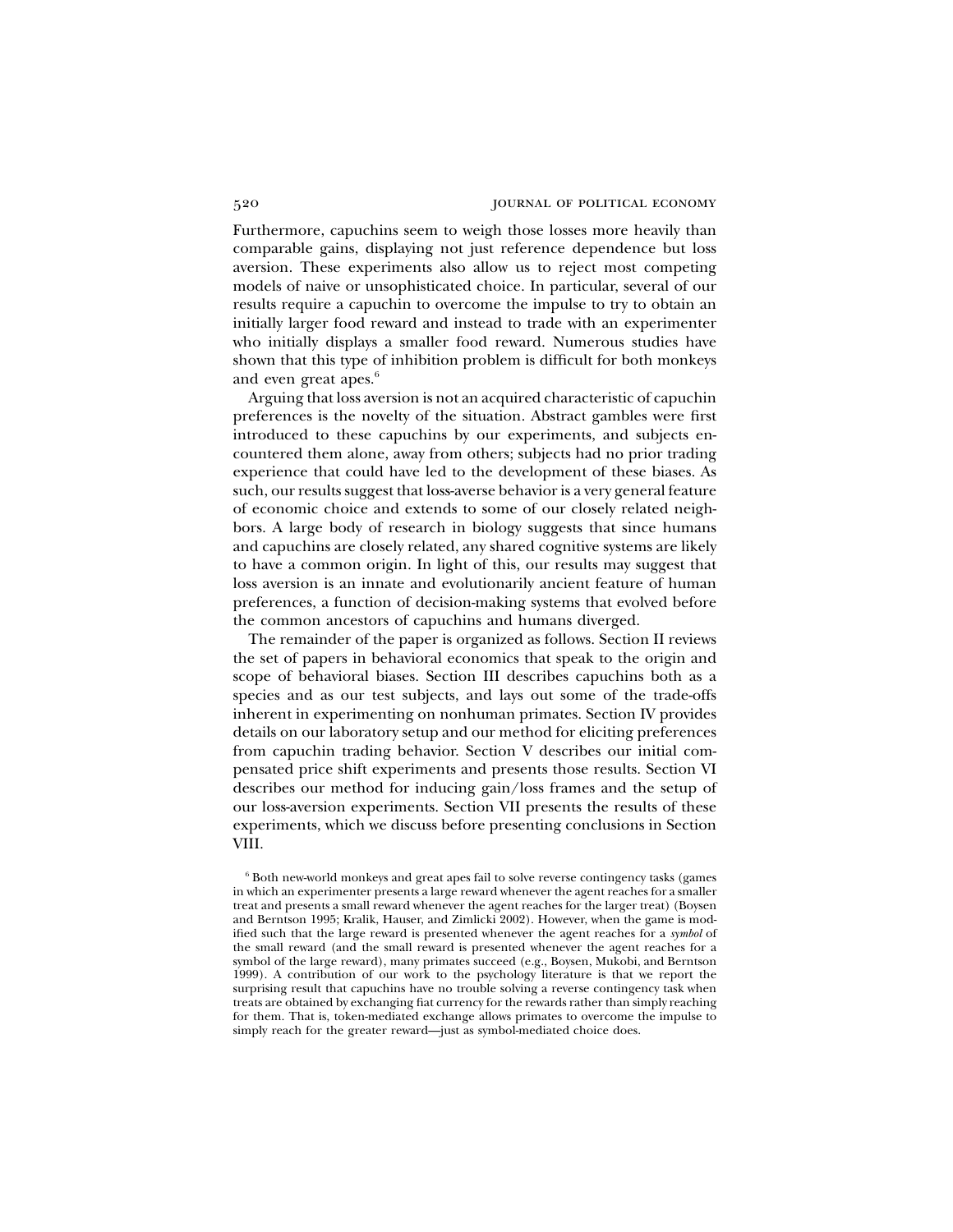## **II. Related Literature**

Several recent papers have shed light on the foundations of behavioral biases. A growing literature in the field of neuroeconomics has attempted to use imaging technology to map brain activity as subjects make economic decisions and correlates these measures of brain activity to subjects' decisions. For example, McClure et al. (2004) show that the spatial distribution of brain activity is correlated with decisions involving intertemporal choice. While this approach is extremely useful in shedding light on the mechanisms of decision making, the ability of this approach to address questions of universality and stability is limited by the scope of activities that can be scanned (subjects must be securely restrained inside a large magnet) and by the difficulty of translating neural correlates of behavior into causal statements.

A few theory papers have also tried to understand what types of evolutionary forces might have selected for organisms that display behavioral biases. These papers typically model preferences as a means by which nature incentivizes an organism to maximize its evolutionary fitness; various constraints on nature's ability to achieve first-best incentives give rise to behavioral biases. Most notably, Rayo and Becker (2005) explore what types of evolutionary pressures would have produced both past payoff and social reference point effects, and Samuelson and Swinkels (2006) explore under what conditions choice set effects might be evolutionarily optimal.

More similar in goals to our approach, Henrich et al. (2001) perform behavioral experiments in 15 small-scale societies, all of which are relatively isolated and have had relatively limited market contact. Essentially, their approach exploits the extreme cultural variation between these societies and finds large differences in how they play an ultimatum game. We also hope to shed light on the origins of human economic behavior and the role of environmental experience, but exploit a very different source of variation than Henrich and his colleagues. Our experiments can be seen as exploring which aspects of our behavior are not confined to the heavily socialized human species, but extend to primates that lack any previous market experience. Specifically, if loss aversion emerged in our evolutionary past, we would expect that closely related species would exhibit analogous behavior and may better understand the origins of our biases by understanding their expression in our close evolutionary neighbors.

*Economic experiments with children and animals*.—Harbaugh, Krause, and Berry (2001) also conduct experiments with goals similar to our own, exploiting age instead of cultural or species variation. They conduct numerous simple budgeting experiments on children between the ages of 7 and 11 and find that violations of GARP are relatively rare. Har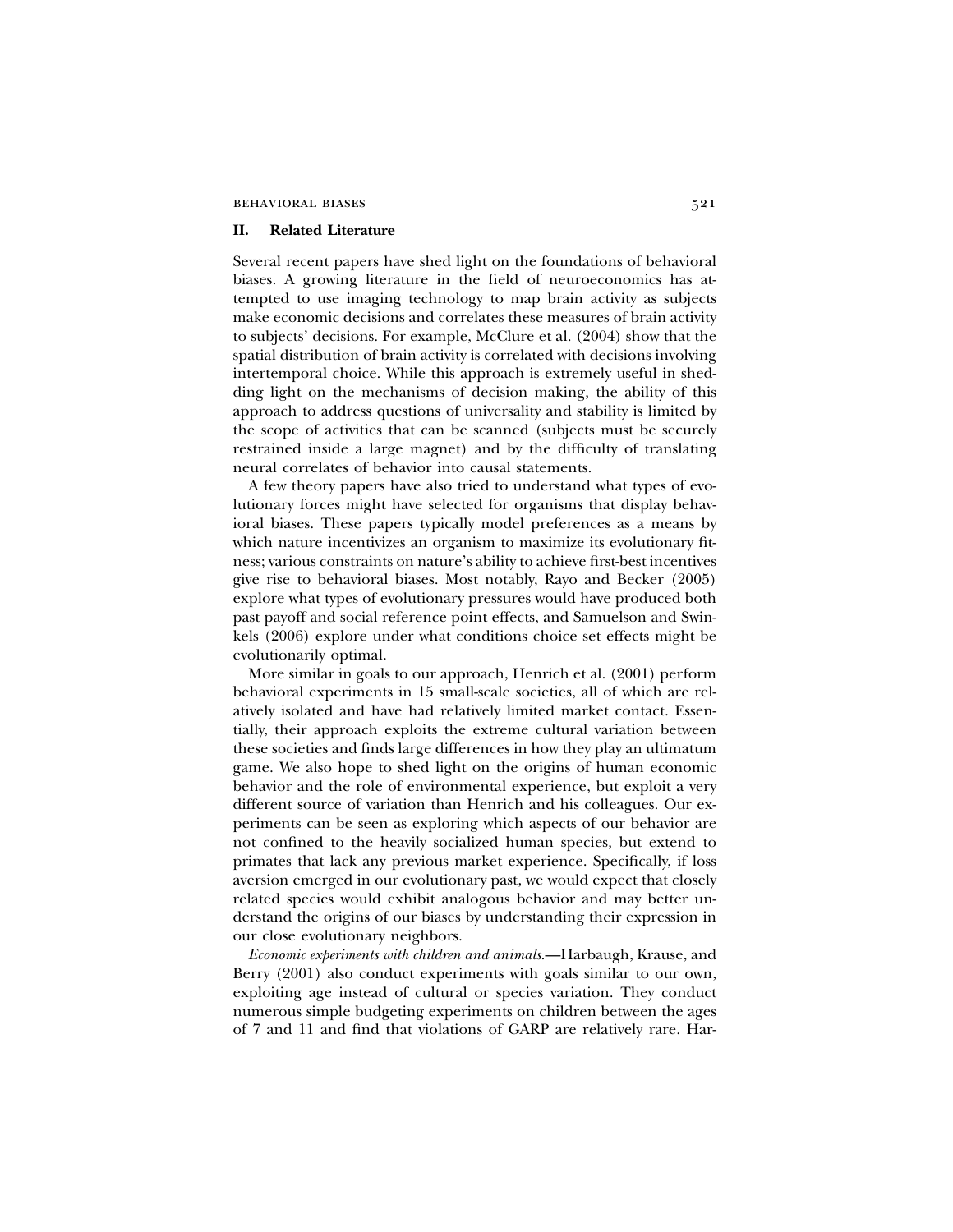baugh, Krause, and Vesterlund (2001), in contrast, find evidence of the endowment effect in children as young as 5 and find no evidence that the effect diminishes with age up through college.<sup>7</sup> This suggests that the endowment effect is not reduced by market exposure, though it leaves open the possibility that children learn this behavior through experience they receive before age 5.

While the use of animal subjects is widespread in psychology, their use as subjects in economics is relatively scarce. A notable exception is the work of Kagel, Battalio, Green, and their colleagues (Kagel et al. 1975; Battalio, Green, and Kagel 1981; Battalio, Kagel, Rachlin, and Green 1981; Kagel, Battalio, Rachlin, and Green 1981; Battalio, Kagel, and MacDonald 1985; Kagel, MacDonald, and Battalio 1990; Kagel, Battalio, and Green 1995). These researchers systematically explored a variety of economic decisions (e.g., consumer demand, labor supply, risk aversion, and intertemporal choice) in two classic exemplars of associative learning: rats and pigeons. Having been trained that different levers each delivered a unique reward at an experimentally variable rate, subjects signaled preferences via their lever choices. Kagel and his colleagues then employed a simple revealed preference method in which they examined their subjects' choices when presented with a "budget" of limited lever presses.

Most applicable to our work, Kagel et al. (1975) explore how rats and pigeons respond to a compensated price shift. They find that subjects' choices during such a shift largely respected GARP; in fact, utility maximization does a much better job of explaining their data than any other available choice theory (including the canonical nonhuman psychological choice model, the matching law). $8$  In later experiments involving gambles, Kagel and his colleagues observed that, on balance, rats and pigeons obeyed expected utility theory but do display some systematic biases. However, in contrast to results on human (and our capuchin) subjects, Kagel and his colleagues find that prospect theory does not explain the deviations from expected utility theory that are present in rats and pigeons.<sup>9</sup>

We depart from the important work of Kagel and his coauthors in

 $7$  Closely related to loss aversion, the endowment effect is the observation that consumers often seem to value goods more after possessing them than they do when they do not have them. This is often characterized by a set of people randomly endowed with an object exhibiting a higher willingness to accept (the price for selling the good) than the control group's willingness to pay. For a good overview of this bias and its connection to loss aversion, see Kahneman et al. (1991).

<sup>&</sup>lt;sup>8</sup> For a good summary of the psychological literature on the matching law and its relationship to more modern theories of choice, see Herrnstein and Prelec (1991).

<sup>9</sup> Instead, they find evidence of nonstandard probability weighting that is best represented by some mix of fanning out and fanning in (see Kagel, MacDonald, and Battalio 1990).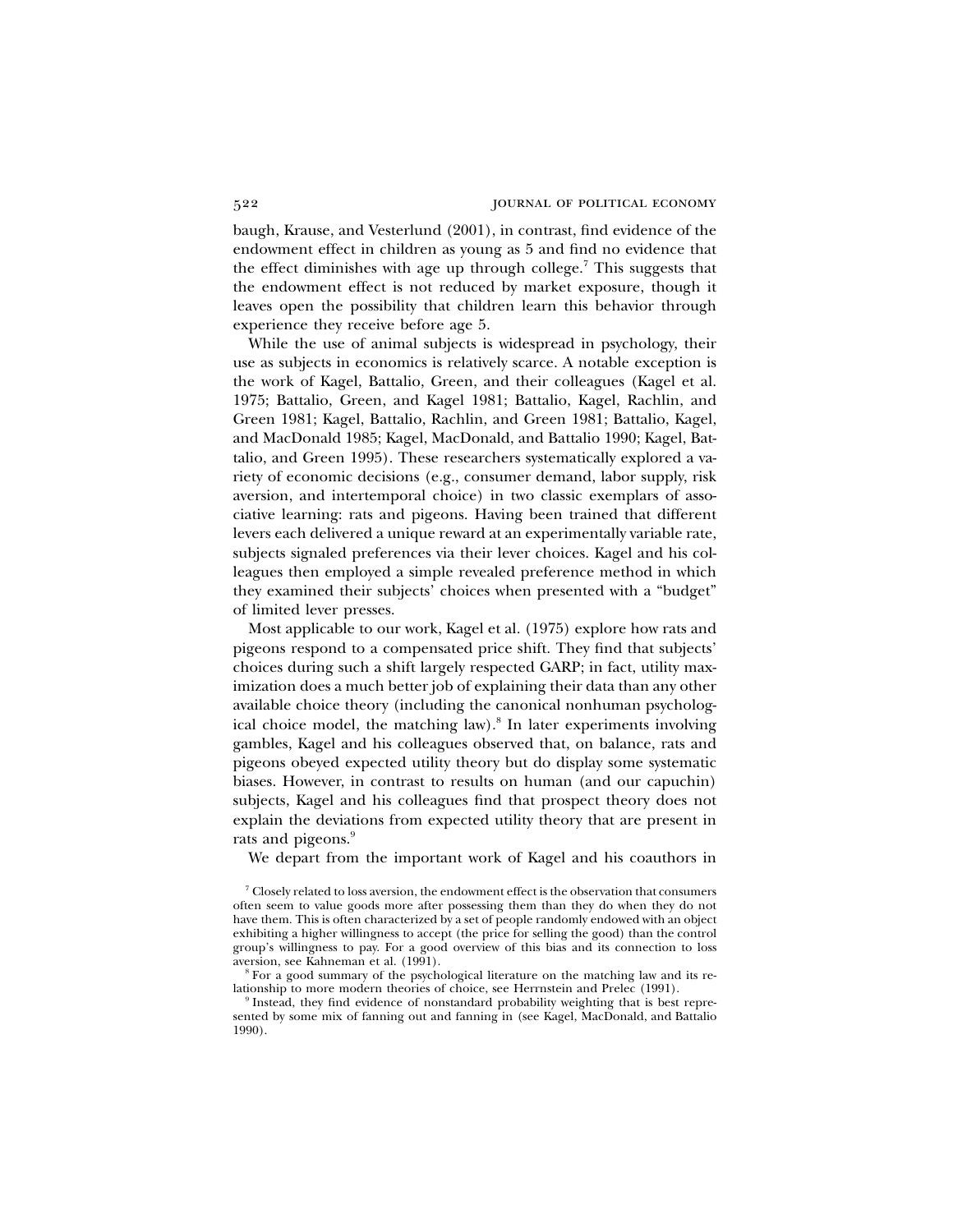two key ways. First, since rats and pigeons are very distantly related to humans, experiments on them are of limited use in answering questions about high-level human decision making, since most of the relevant neural architecture presumably emerged after our common evolution. The contribution of Kagel and his coauthors is more closely akin to that of Becker (1962), demonstrating the robustness of price theory to large variation in the sophistication of agents.

Second, since rats and pigeons lack the cognitive sophistication of humans, researchers working with these species can carry out only relatively simple choice experiments (i.e., choice between trained levers). These tasks seem unlikely to lead to the classic biases observed in humans, such as framing or reference point effects. Capuchin monkeys, on the other hand, are socially sophisticated organisms whose native ecology requires successful management of scarce resources and risky trade-offs. This sophistication and their evolutionary proximity to humans make capuchins far better-suited subjects with which to study the mechanisms that enable economic decision making; yet, since our subjects have all been raised in captivity, we can limit the possibility that behavior analogous to human behavior developed in response to similar environments.

## **III. Subjects: The Tufted Capuchin**

The tufted (or brown) capuchin is a new-world monkey native to tropical climates within South America. A cohabiting capuchin breeding group is usually characterized by a male-dominance hierarchy. A single alphamale and several sub-alpha-males and females normally live together, with the alpha-male holding sexual monopoly over the females within the group. Capuchins are often referred to as "extractive foragers"; they prefer easy-to-eat fruit but when pressed are capable of pounding apart hard nuts, stripping tree bark, raiding beehives, and even killing small vertebrates. For an excellent survey of the species covering all aspects of their native ecology, see Fragaszy, Visalberghi, and Fedigan (2004).

As a species, tufted capuchin monkeys (*Cebus apella*) have been widely studied in psychology and anthropology. They make excellent subjects since they are relatively quick and adept problem solvers, skilled tool users, and a close evolutionary neighbor to humans. $10$ 

<sup>&</sup>lt;sup>10</sup> Within the set of primates, though, capuchins are actually very distantly related to humans. Capuchins diverged from our common ancestral line in what biologists call the new-world primate radiation, when all the primates who inhabit the new world split off from the old-world primates, the line humans emerged from. While the exact date of this split is not known, molecular-clock estimates suggest that capuchins split off as a genus around 23 million years ago. Estimates of our latest common ancestor date around 40 million years (Schneider et al. 2001).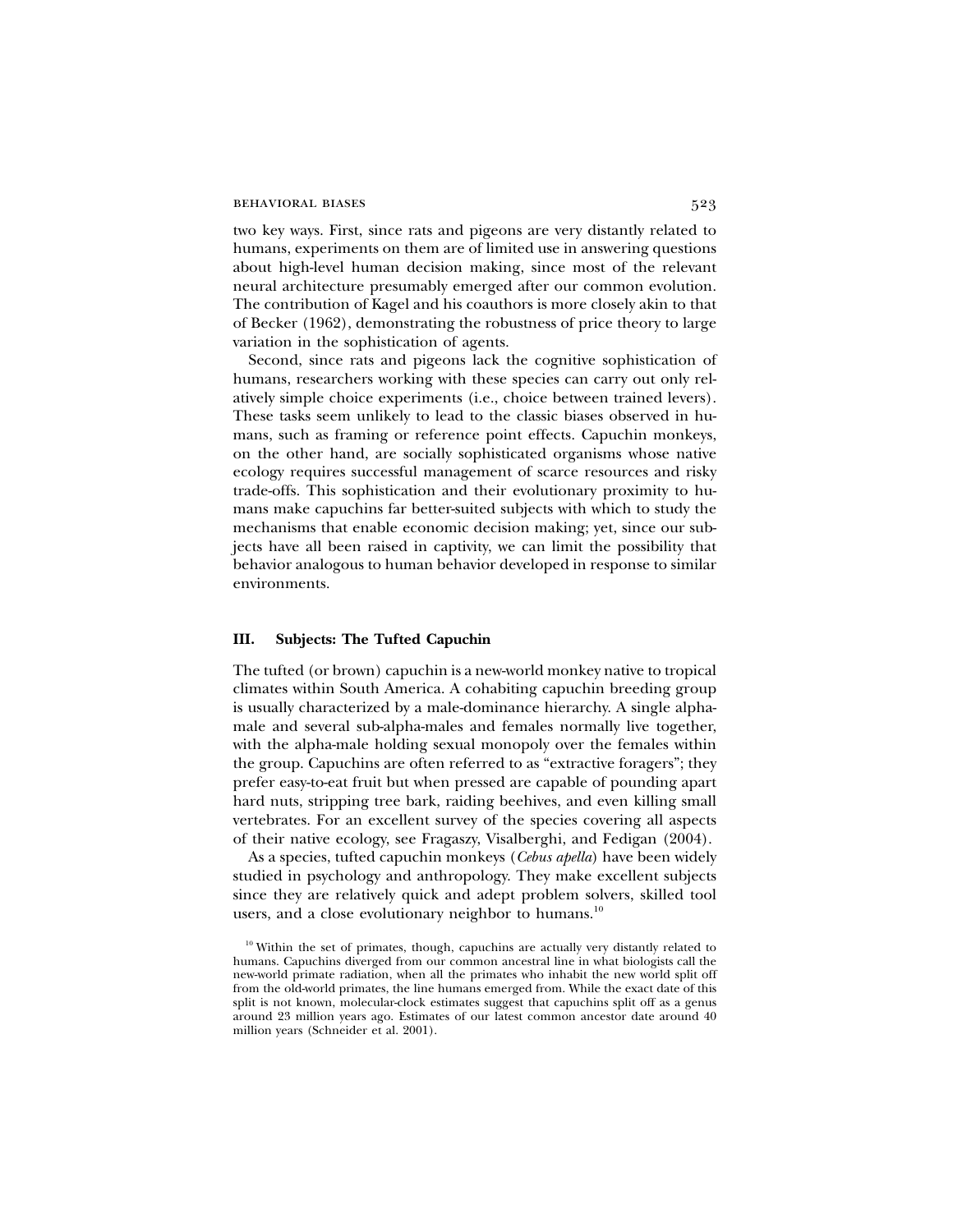Despite this history, conducting economic experiments with capuchins carries with it several trade-offs compared to conventional human subjects. Experiments with human subjects must inevitably assume some independence between the effect being studied in the laboratory and such things as subjects' selection into the subject pool, as well as preand postexperimental conditions outside the laboratory. With nonhuman subjects, we can control selection and directly manipulate various features of their daily environment and social interactions. However, because of the difficulties involved in housing and maintaining a rewarding environment for capuchin subjects, it is prohibitively costly to achieve sample sizes to which economists are accustomed in testing humans. As such, we have chosen a sample size typical for comparative cognition studies with primates (e.g., Brosnan and de Waal 2003, 2004).

*The experimental subjects*.—Our test subjects were all born in captivity and live in a single social group. Six adult capuchins, three male (AG, FL, and NN) and three female (MD, HG, and JM) ranging from 7 to 8 years old, participated in this experiment. All were genetically unrelated with the exception of JM (mother of MD). Individuals were isolated from the rest of the group during each trial in order to minimize the effects of social interaction on experimental performance.

All subjects had previously participated in experiments concerning visual cognition, social cognition, and tool use but had never before participated in a study involving trade. In all our experiments we used sweet foods, which are highly valued by capuchins, as food rewards. Outside our experiments all subjects have ample access to water and calories (in the form of fruits and monkey chow); what motivates our capuchins is payment of desirable foods, not hunger per se.

## **IV. Methods: Setting and Apparatus**

In all the following experiments subjects were allowed to trade tokens with one of two experimenters. Each experiment is composed of several sessions, each session constitutes 12 trials, and each trial is an opportunity to trade a token for one of two possible food rewards. Every capuchin was endowed with a budget of tokens at the beginning of each session and was allowed to allocate this budget however it saw fit; however, trades had to be conducted one at a time. Identical inch-wide aluminum discs were used as tokens in all exchanges.

Trading was conducted in a cubical testing chamber (28 inches wide) that was adjacent to the main cage and into which subjects entered voluntarily. Two panels on opposite sides of the chamber allowed participants to interact with experimenters through rectangular openings, large enough for the capuchins to reach out of (and experimenters to reach into) the testing chamber (see fig. 1). In each trial, two potential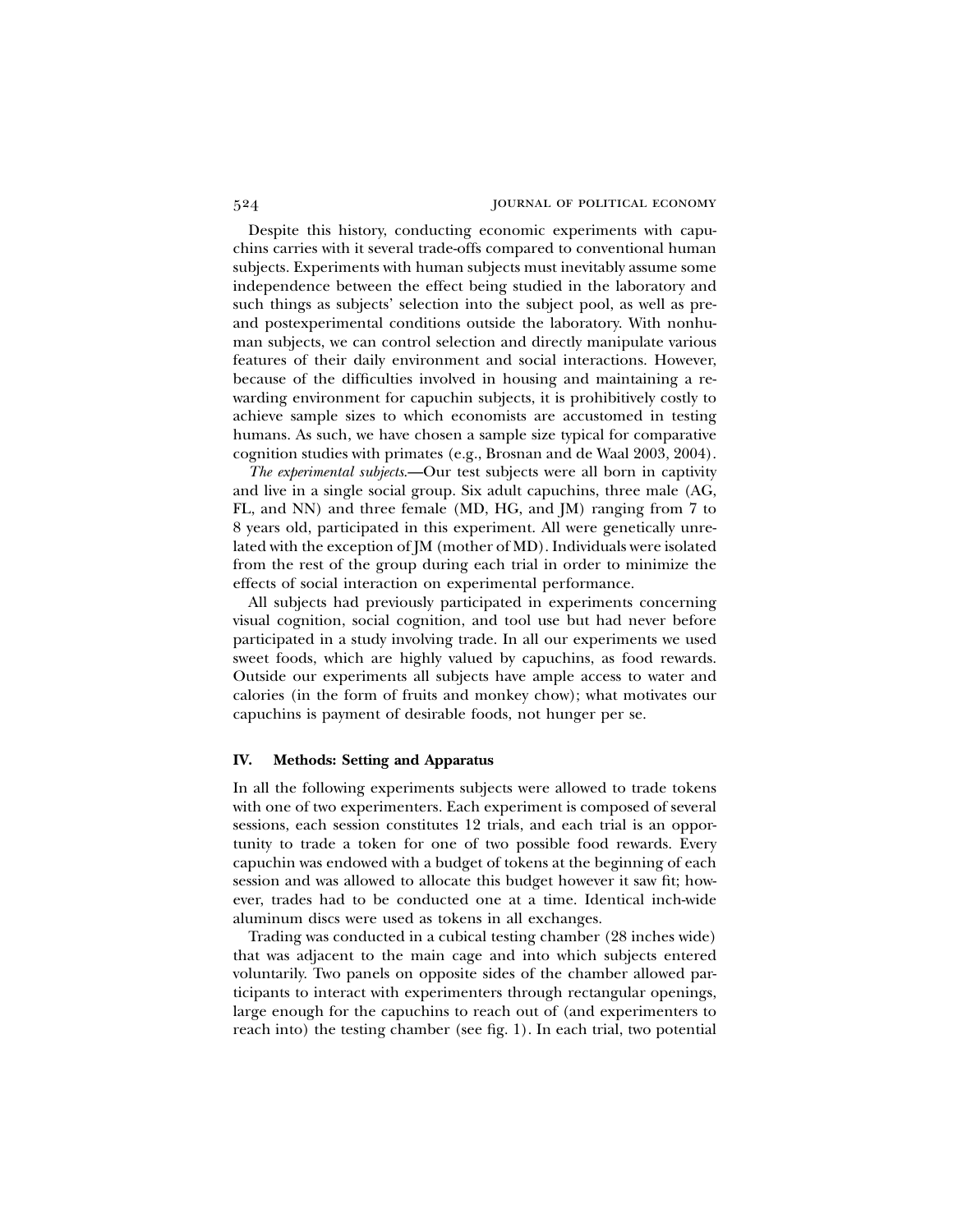

Fig. 1.—A capuchin must decide how to spend a budget of coins. The tray at the front of the testing chamber holds the monkey's budget, and each of the two experimenters displays in one hand a food reward in a small tray; his other hand is empty and outstretched. The subject enters the testing chamber (frame A), takes a token from the tray (frame B), places it in the hand of an experimenter (frame C), and receives a food reward from a tray in his other hand (frame D). The film clip from which these pictures are drawn is available from Chen on request.

trades were offered on opposite sides of the cube, and the subject made its choice between these two options by choosing which experimenter to exchange a token with. All sessions were videotaped; in addition, a research assistant recorded each actor's string of choices. The experimental trading protocol is pictured in figure 1.

*General methods*.—Before each session of 12 trials, two experimenters  $(E_1 \text{ and } E_2)$ , wearing different colors)<sup>11</sup> arranged an endowment of tokens on a tray, which was in view but out of reach of the subject. To begin each session, an experimenter pushed the tray within reach of the subjects through the front of the testing chamber. Then to begin each trial the two experimenters simultaneously positioned themselves in front of opposite side panels (frame A in fig. 1). Each experimenter held a dish with a food reward (in clear view of the subjects) approximately 6 inches above the opening closest to the interior of the cage and extended an

<sup>&</sup>lt;sup>11</sup> For expositional simplicity each experimenter is denoted by  $E_x$ , where *x* is the number of pieces of food the experimenter would initially display before possibly adding or taking away pieces.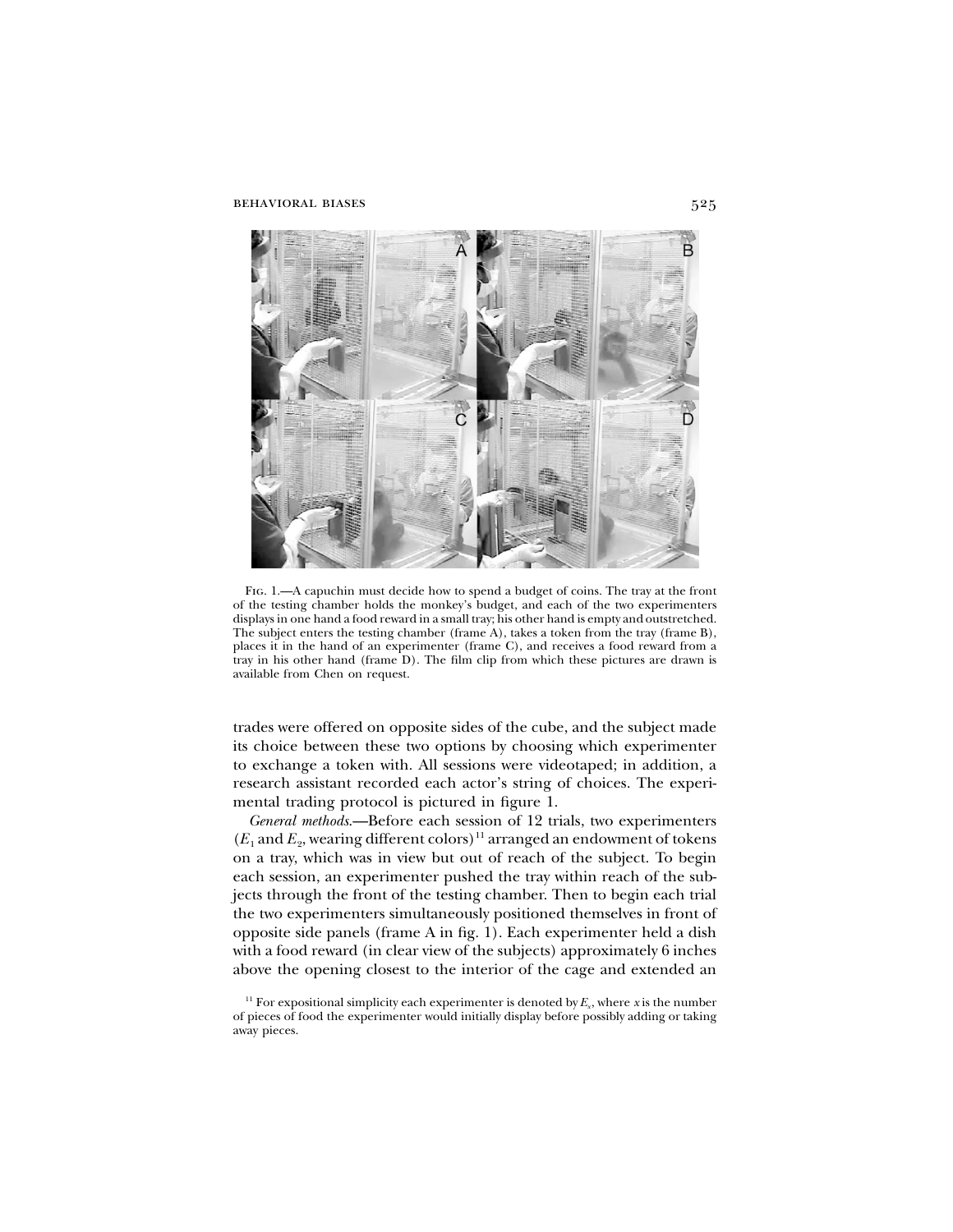empty hand into the other panel opening. If the capuchin took a token from the tray (frame B) and placed it in an experimenter's hand (frame C), then the experimenter would lower his food dish and present the capuchin with the food reward (frame D).

In later conditions the experimenters presented capuchins with risky choices: before lowering the food dish, the experimenter would sometimes alter the amount of food, either taking away or adding to the amount of food in the dish. Between each trial the experimenters swapped positions (replenishing the food in their dish if necessary) and resumed their initial stance, with the food reward held several inches above the opening closest to the main cage and an empty hand extended into the cube through the opening nearest the tokens. The session ended after the subject exchanged all 12 of its budgeted tokens for food rewards. Nonstandard trades (including those in which tokens were thrown from the enclosure or those in which multiple tokens were pressed into an experimenter's hand) were not rewarded, and the subject was allowed to make that choice again. So as to minimize subject confusion, each experimenter represented a consistent choice for the capuchin throughout each experiment. No capuchin was allowed to participate in more than two experimental sessions on the same day but could participate every day if it wished to.

Subjects each participated in experiments 1, 2, and 3 in sequence, moving from one experiment to the next when their choices in the previous one had stabilized. In each of our experiments this criterion was set as five consecutive sessions in which a capuchin allocated its tokens in near-constant proportion.<sup>12</sup> We took these final choices to express each actor's preferred split between the choices each experiment affords. In our data analysis we use only the last five sessions for each actor; each capuchin took between six and 12 sessions to stabilize. Once a subject was finished with an experiment, we transitioned it to the next by running several days' worth of "forced trials." These trials were identical to the subject's next experiment, except that only one of its future choices (randomly selected each trial) was available at any given time. In this way the capuchin both became aware that the trading environment had changed and was "forced" to become equally familiar with both of its new options.

## **V. Preliminary Experiments: Capuchins Obey Price Theory**

Our preliminary experiments closely mirror those of Kagel and his coauthors and allow us to directly test that capuchin choice looks broadly

<sup>&</sup>lt;sup>12</sup> This meant that the token allocations moved no more than one out of each session's 12 trials, for five consecutive sessions.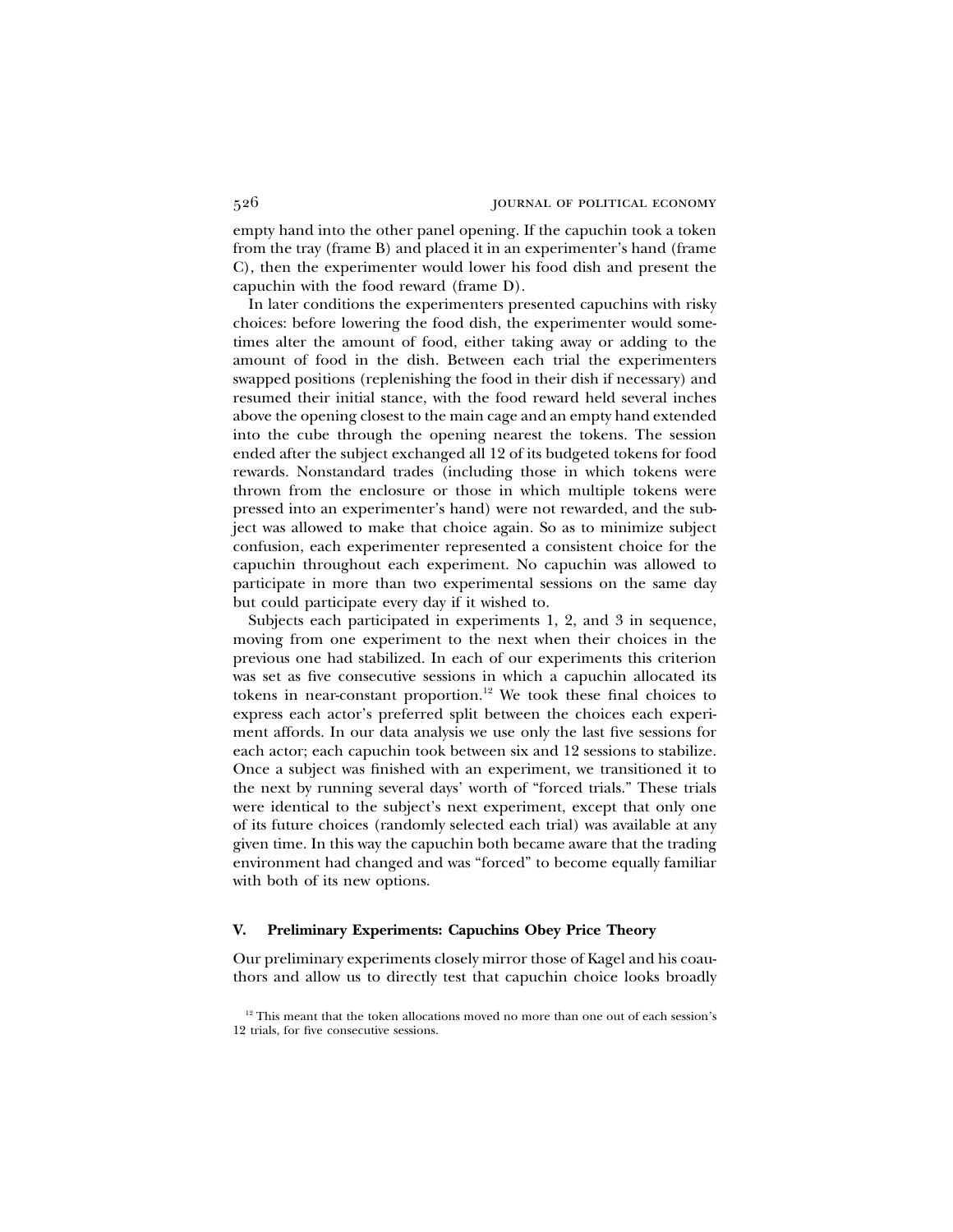rational and admits standard price theory. In order to do so, we first found a set of two goods for the subjects between which they were roughly indifferent and then elicited their choice over a simple budget set between these two goods. We then subjected each capuchin to a compensated price shift and examined how it responded.

## *A. Methods: Identifying Preferences*

Before beginning the pricing experiment, each participant was tested to identify two food rewards between which the subject was roughly indifferent. That is, starting with apples as the first good, we looked for another good such that when allocating a budget of 12 disks, the capuchin would reliably consume at least some of each good. Each experimenter was assigned a different good to display and exchange for a single token. When a subject reliably consumed a positive quantity of both apples and the other food over at least 10 sessions, it was determined that the subject was roughly indifferent between the two goods offered (these foods ended up being either grapes or gelatin cubes). Until this combination was found, the nonapple experimenter changed the good he or she offered until this interior budgeting condition was satisfied.

*Baseline and compensated price shift*.—Once an appropriate good was found, the next steps of our price shift experiment were very straightforward. To establish a baseline measurement, each one of three subjects was repeatedly asked to allocate a budget of 12 disks between food 1 (apples) and food 2 (either grapes or gelatin). This was done exactly as described in the general methods above, with each experimenter trading one token for one piece of the respective food reward.

Each capuchin was run on this baseline condition until its choices stabilized, that is, until its choices did not change by more than one token for a span of five sessions. Once an actor had stabilized, its behavior over the next week was averaged into a representative consumption bundle (see the solid budget line in fig. 2). Using this bundle, we assigned a new budget of disks to each actor for use in a compensated price shift.

In this compensated price shift, the experimenter who trades for apples changed the amount he was willing to trade for a token. Instead of trading a token for one piece of apple, the experimenter would now always display and trade two pieces of apple for each token. This represented a fall in the price of apples by a half, and in order to compensate for this, each subject's budget was reduced. The budget was reduced from 12 to either nine or 10 tokens, depending on which most closely shifted back the new budget set such that the bundle the subject originally consumed was close to still lying on the new budget line (see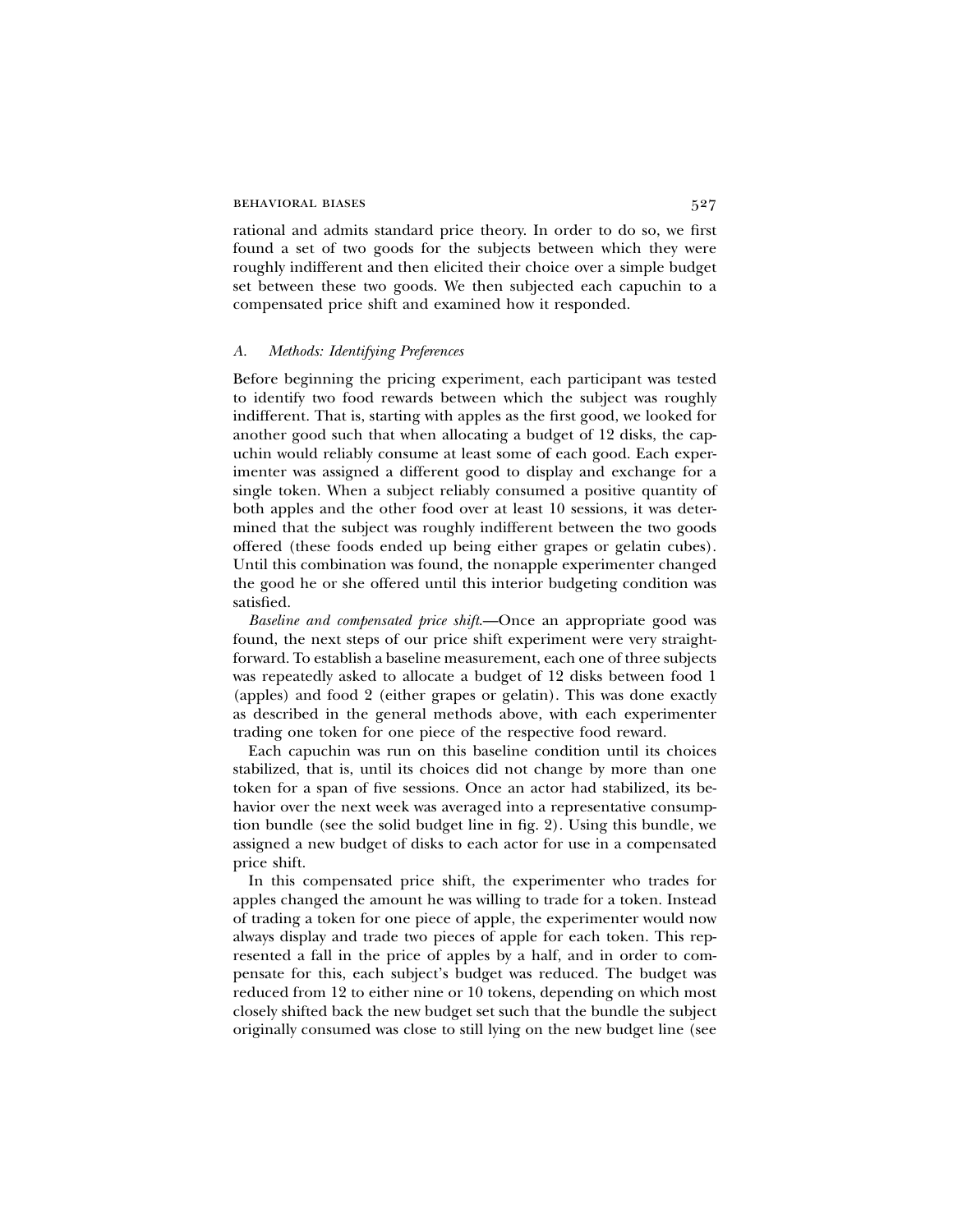

Fig. 2.—Subjects' choices over baseline and compensated price shift regimes. Capuchins satisfy GARP; each shaded point represents the purchasing behavior of a single subject in either a baseline or compensated price shift condition. We represent their average choice behavior from the week after they had learned the trading regime and their choices stabilized.

the dashed budget lines in fig. 2). Each subject's preferences were again allowed to stabilize, and then another week's worth of sessions were elicited under this new price regime.

## *B. Results: Preliminary Price Theory Experiments*

The results of the preliminary pricing experiment are summarized in table 1 and figure 2. In figure 2, the solid line represents the initial budget set each actor was presented in the baseline condition, and the dashed line represents each actor's compensated budget after the price of apples falls in half. In order to satisfy GARP, an actor must consume (weakly) more apples after the shift than before. All subjects' choices are aggregated over at least 10 sessions, and every actor's choices easily satisfy GARP at the 1 percent level.

Note though that with only one compensated price shift, several naive models of choice will satisfy GARP. Indeed as Becker (1962) points out, many forms of random behavior can satisfy GARP in response to compensated price changes. In this setting, note that since we have experimenters switch sides of the testing chamber after each trial (to eliminate side bias), constant budget rationing could arise from complete inattention. To account for this we also test whether each subject's choices are inelastic enough to have arisen from random behavior, using as our null that neither price nor wealth shocks affect a capuchin's choices.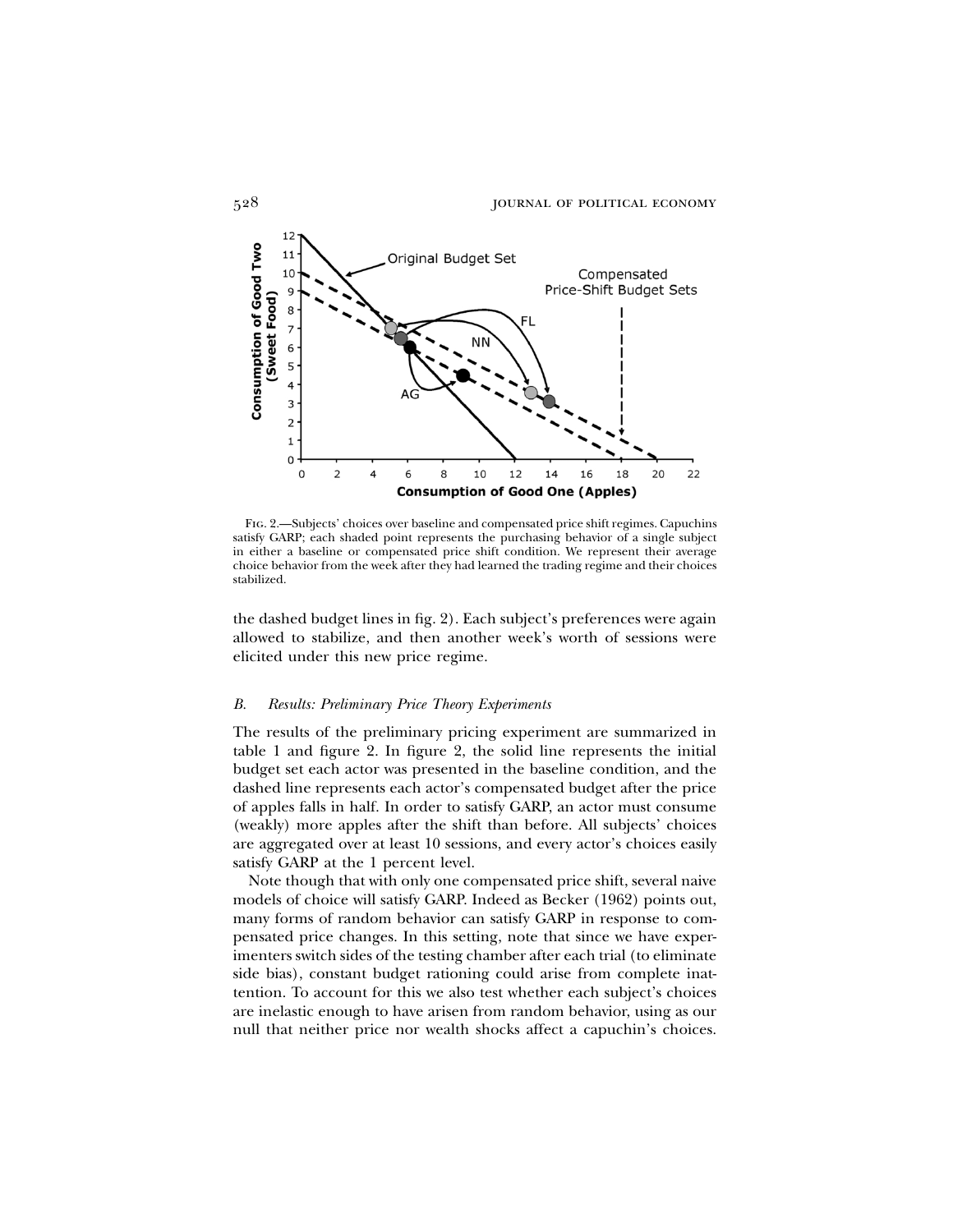TABLE 1 PRICE THEORY AND COMPENSATED PRICE SHIFTS

|                                                                                                               | <b>ACTOR</b>                                          |                                                       |                                            |  |
|---------------------------------------------------------------------------------------------------------------|-------------------------------------------------------|-------------------------------------------------------|--------------------------------------------|--|
|                                                                                                               | FL.                                                   | NΝ                                                    | AG                                         |  |
|                                                                                                               | A. Baseline Experiment <sup>a</sup>                   |                                                       |                                            |  |
| Food used for good 1<br>Food used for good 2<br>Amount spent on good 1<br>Number of trials                    | Apples<br>Gelatin<br>47%<br>132                       | Apples<br>Grapes<br>$42\%$<br>72                      | Apples<br>Gelatin<br>51%<br>144            |  |
|                                                                                                               | B. Compensated Price Shift Experiment <sup>b</sup>    |                                                       |                                            |  |
| New budget of disks<br>Amount spent on good 1<br>Good 1 consumed before $\rightarrow$                         | 10<br>69%                                             | 10<br>64%                                             | 9<br>$50\%$                                |  |
| after shift<br>Number of trials<br>Choices satisfy GARP <sup>c</sup><br>Choices respond to shift <sup>d</sup> | $5.6 \rightarrow 13.8$<br>140<br>p < .001<br>p < .001 | $5.0 \rightarrow 12.8$<br>100<br>p < .001<br>p < .004 | $6.1 - 9.0$<br>216<br>p < .001<br>p < .966 |  |

NOTE.—Tests of significance are reported as *b*-values of a two-sided test.

<sup>a</sup> Subjects were given a budget of 12 disks, and both goods have price 1.

<sup>b</sup> Good 1's price falls from 1 to .5, good 2's price stays 1, and the budget shrinks. <sup>c</sup> Our test of GARP is a two-sided *p*-test that the number of pieces of apple that the actor consumes weakly increases

after the compensated price shift.<br><sup>d</sup> This is a two-sided *p*-test that the *fraction of trials* the subject chooses apples responds to the price shift; NN and FL change significantly but AG does not.

Accordingly, in table 1 we also examine the percentage of trials each capuchin spends trading for apples before and after the price shift and test whether these percentages differ. Two out of three subjects showed a significant response to this test at the 1 percent level. Note that our third subject, AG, does not pass this test, spending 50 percent of its time (and, consequently, its budget) trading for apples both before and after the price shift. AG's behavior suggests that it either is maximizing Cobb-Douglas preferences (with a price elasticity of minus one) or is inattentive to prices when choosing which experimenter to trade with.

## **VI. Main Experiments: Are Capuchins Reference-Dependent?**

Once our original subjects completed these initial experiments, an additional three subjects were recruited for our main set of experiments; AG was dropped from the study for becoming unresponsive. In this set of experiments the same budgeting procedure was used to elicit choices, with each session composed of 12 opportunities to trade a token for one of two possible food rewards. In contrast to the initial experiment, though, only apples were used as a food reward, and the experimenters no longer automatically presented the capuchin with the apples displayed in their tray when given a token. Now, experimenters sometimes altered the food in the presentation tray before making that tray avail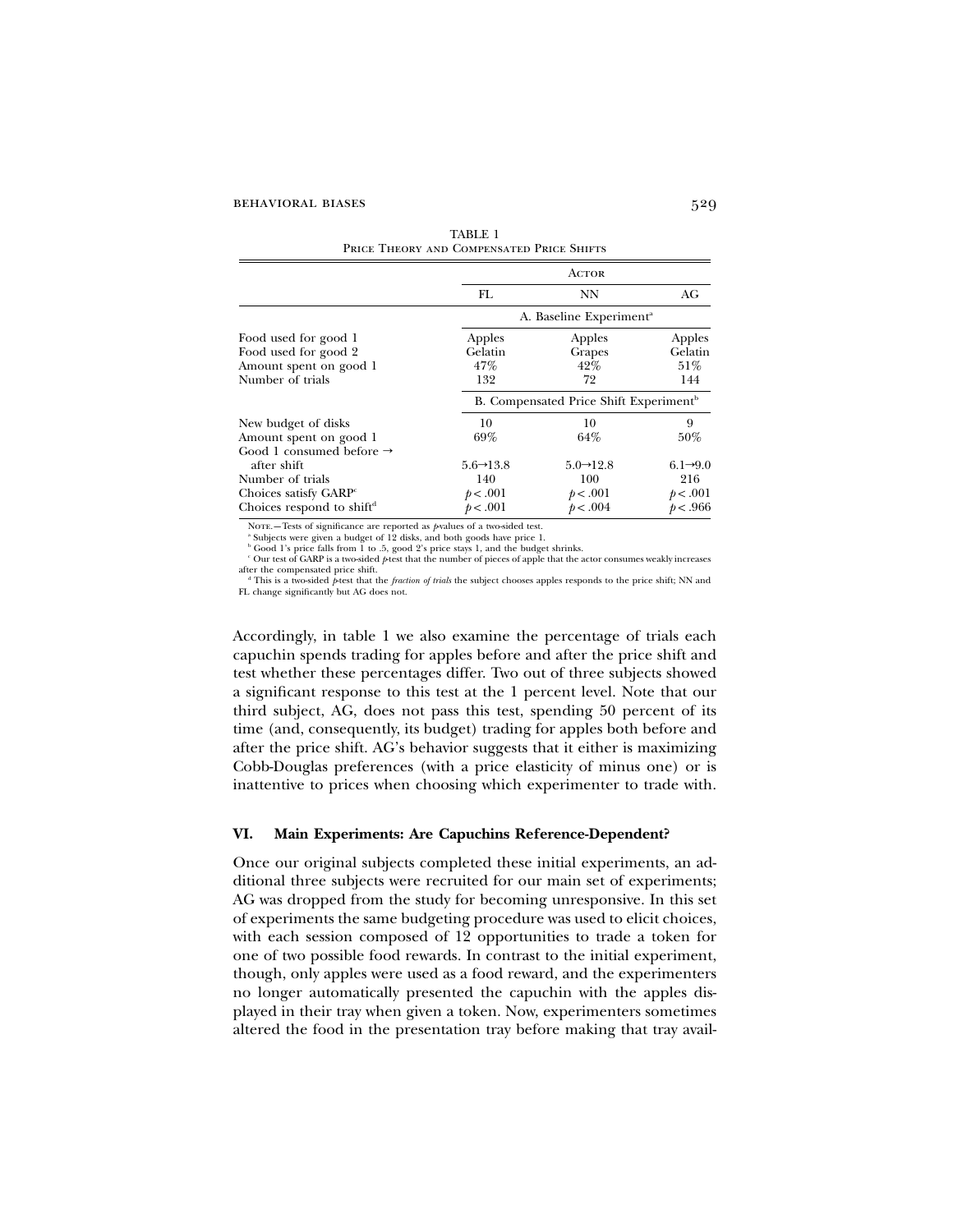able to the subject. In this way, we were able to independently vary what the capuchin was initially shown and what the capuchin would receive in exchange for a token, which sometimes consisted of a gamble.

## *A. Methods: Experiment 1, Stochastic Dominance*

In experiment 1, a capuchin could trade its tokens with one of two experimenters. Experimenter  $E<sub>2</sub>$  represented a random payoff of one or two apple pieces each with equal probability, and experimenter *E*<sup>1</sup> represented a sure payoff of one piece. Experimenters  $E_1$  and  $E_2$  also differed in how many pieces they initially showed the capuchin:  $E<sub>2</sub>$  displayed two squares of apple, and  $E_1$  displayed only one square of apple. This experiment tests whether capuchins' choice respects first-order stochastic dominance, that is, if they prefer gambles that weakly dominate another option.

Specifically, after being given a token, experimenter  $E_1$  always lowered his dish to present the subject with one apple piece—exactly as many as he had displayed. In contrast,  $E_2$  started every trial displaying two apple pieces in her tray but would deliver both pieces only half the time she was traded with. The other half of the time  $E_2$  would remove one of her two apple pieces and deliver only the remaining piece to the subject. A random number generator determined beforehand whether any given trade would result in a payoff of two or one; when an apple piece was removed, it was placed into an opaque receptacle underneath the testing table that was both out of sight and out of reach of the subject.

## *B. Methods: Experiment 2, Reference Dependence*

In experiment 2, subjects chose between experimenters who both delivered identical gambles, differing only in whether they added to or subtracted from their initial displayed offering of one or two apple pieces. This was designed to test whether capuchins would respond to a simple framing manipulation, presenting some payoffs as gains and some as losses, while holding constant the underlying payoffs.

Specifically,  $E_1$  and  $E_2$  would stand on opposite sides of the testing chamber displaying one and two apple pieces, respectively. Upon being presented with a token, either  $E_2$  would present the subject with the two apple pieces he had displayed or he would visibly remove one piece and deliver only the remaining apple piece to the subject. When an apple piece was removed, it was placed into an opaque receptacle underneath the testing table that was out of sight and out of reach of the subject.

When the subject traded with  $E_1$ , however, she would either present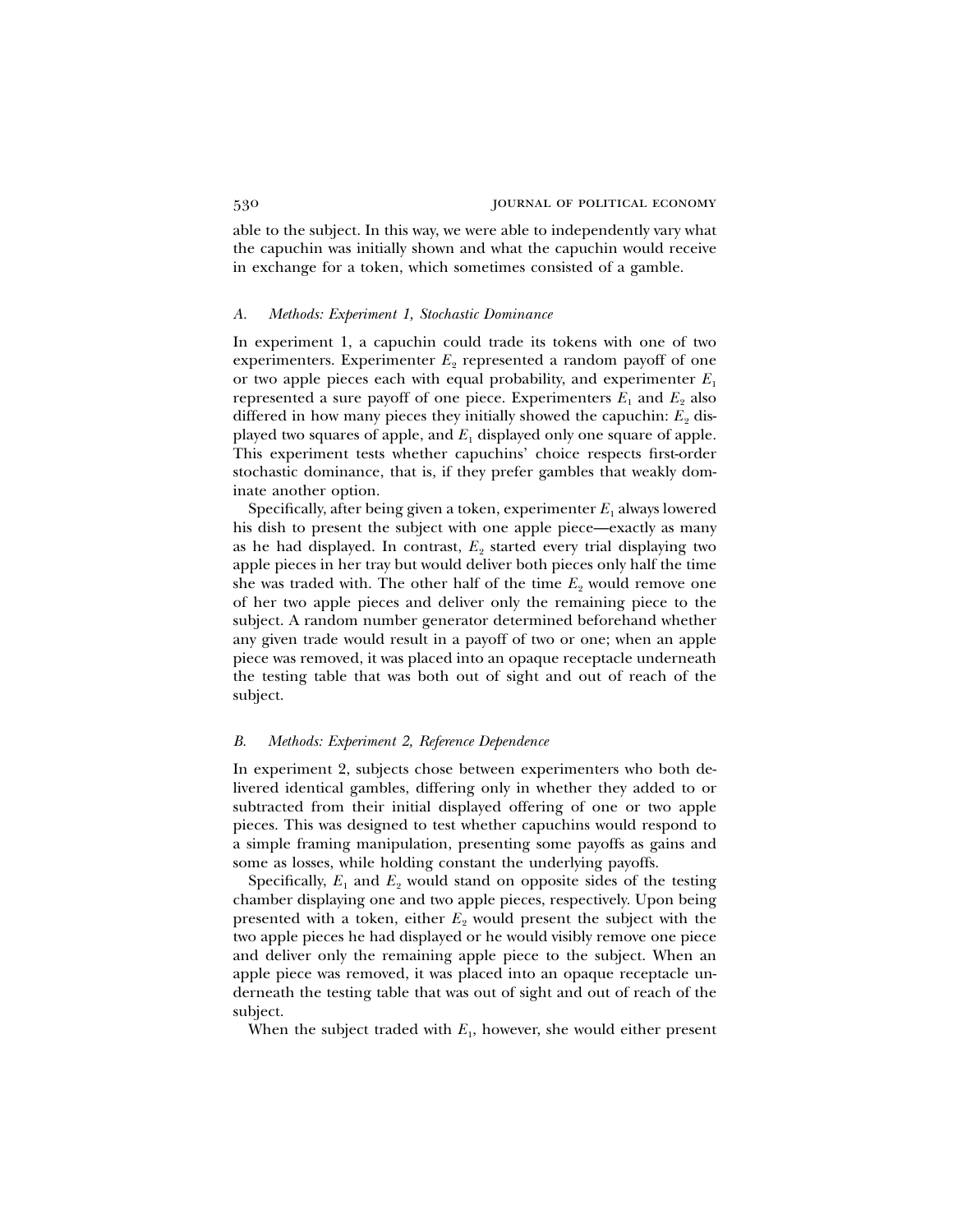the single piece she displayed or add one apple piece and deliver two pieces. When this bonus piece was added, it was drawn from an identical receptacle.

Essentially then, both experimenters represented a 50-50 lottery of one or two apple pieces. They differed only in whether they initially had displayed one or two apples, framing for the marginal apple piece as either a gain or a loss. A random number generator determined beforehand whether any given trade would result in a payoff of two or one; we call these the bonus versus penalties conditions.

### *C. Methods: Experiment 3, Loss Aversion*

In experiment 3, subjects chose between experimenters who both delivered a payoff of one apple piece, differing only in whether they initially displayed one or two pieces. This experiment was designed to test for the presence of reference effects in riskless situations and, when combined with experiment 2, allows us to measure loss aversion.

Specifically,  $E_1$  and  $E_2$  would stand on opposite sides of the testing chamber, displaying one and two apple pieces, respectively. Upon being presented a token,  $E_2$  always removed one apple piece and delivered the remaining piece to the subject. The removed square was placed into the opaque receptacle underneath the testing table. In contrast, if the subject traded with  $E_1$ , she always presented the single square she displayed.

Essentially then, trading with either  $E_1$  or  $E_2$  delivered identical payoffs. However, on all trades  $E_1$  gave exactly the quantity of apple he displayed, whereas  $E_2$  displayed a quantity of apple that was always reduced from two to one before it was made available to the subject.

## **VII. Results: Main Experiments**

The results of all our experiments are reported in tables 2, 3, and 4, broken down by subject. We will first discuss what can be learned from our results without imposing any significant parametric assumptions; in the next section we fit a simplified version of the standard prospecttheoretic utility function to our subjects that allows more precise analysis.

The results of experiment 1 are summarized in table 2, which shows how the subjects behaved over five sessions (60 trials), after an initial set of sessions in which their choices stabilized as they learned about the experimental choices. The capuchins express a clear preference (87 percent of trades) for  $E_2$ , the experimenter who displays two apple pieces and delivers either one or two pieces with equal probability. This is of course not surprising; the second option stochastically dominates the first and gives on average a half piece more of apple.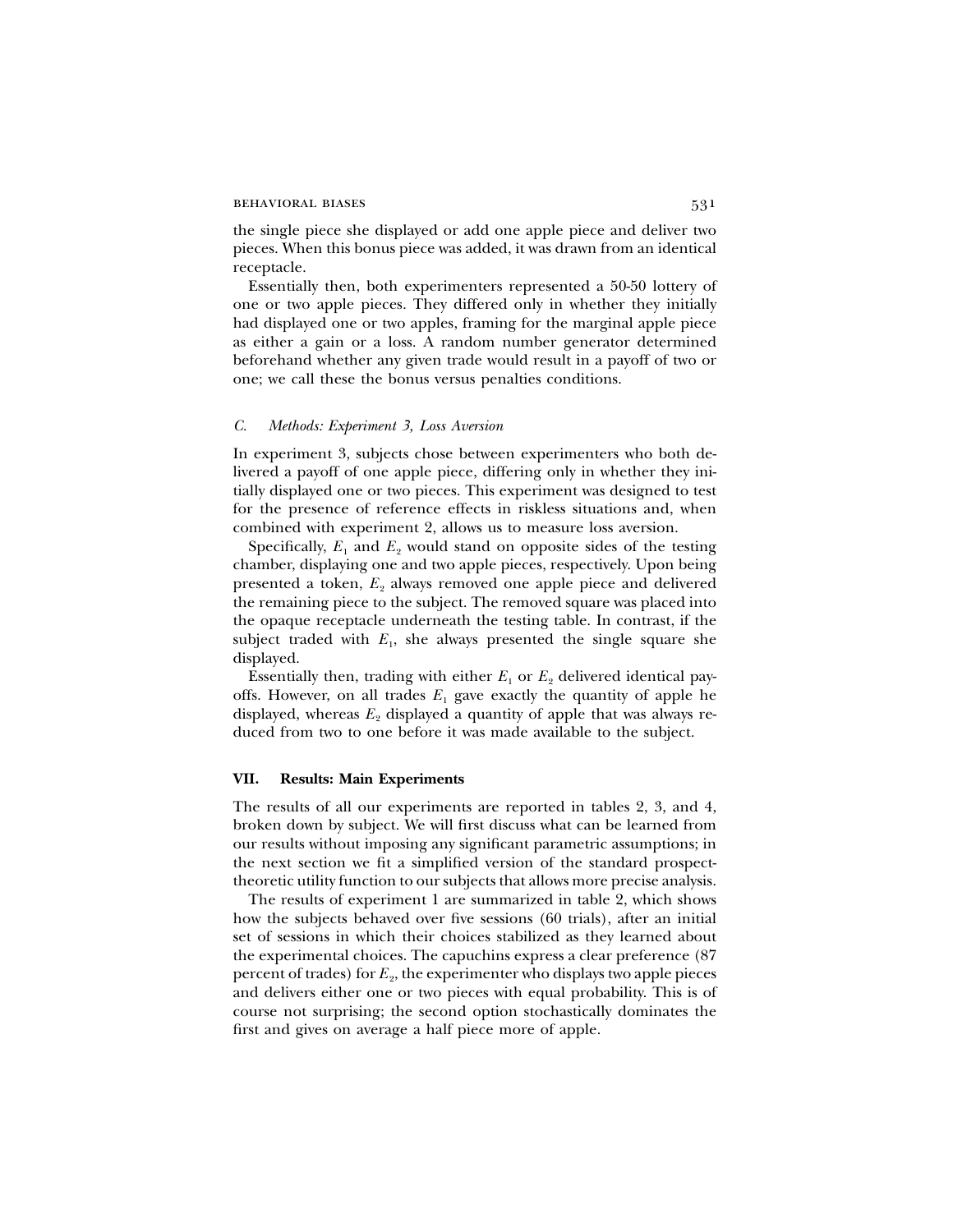| EXPERIMENT 1: GAMBLES AND STOCHASTIC DOMINANCE |                     |          |     |     |       |  |
|------------------------------------------------|---------------------|----------|-----|-----|-------|--|
|                                                | <b>SUBJECT NAME</b> |          |     |     |       |  |
|                                                | FL.                 | НG       | IМ  | MD  | NΝ    |  |
| Trials $E_1$ chosen*<br>Sessions till stable   | $10\%$              | 18%<br>h | 12% | 22% | $5\%$ |  |

TABLE 2

Note.—Experimenter  $E_1$  shows one and gives one;  $E_2$  shows two and then gives one or two with probability one-half. All subjects' choices are different from 50 percent at the 1 percent level in a two-sided  $p$ -test.

| TABLE 3 |                                                      |  |  |  |  |
|---------|------------------------------------------------------|--|--|--|--|
|         | <b>EXPERIMENT 2: REFERENCE DEPENDENCE IN GAMBLES</b> |  |  |  |  |

|                                              | <b>SUBJECT NAME</b> |             |        |        |        |
|----------------------------------------------|---------------------|-------------|--------|--------|--------|
|                                              | FL                  | НG          | IМ     | MD     | NΝ     |
| Trials $E_1$ chosen*<br>Sessions till stable | 68%                 | $70\%$<br>9 | $70\%$ | $70\%$ | $78\%$ |

NOTE.—Experimenter  $E_1$  shows one and  $E_2$  shows two. Then both give one or two with probability one-half. \* All subjects' choices are different from 50 percent at the 1 percent level in a two-sided *p*-test.

Given this result, though, the results of experiment 2 are quite surprising. All subjects left experiment 1 conditioned to favor  $E_2$ , the experimenter who displays two pieces of food. Despite this, in experiment 2 the capuchins quickly reverse this preference and trade much more with the experimenter who displays only one piece of food. Table 3 summarizes these results. Contrary to both their conditioning and the intuition that naive subjects would favor greater initial displays of food (experimenter  $E_2$ ), capuchins express a preference for  $E_1$ , the experimenter who frames the gamble as a 50 percent chance of a bonus rather that a 50 percent chance of a loss. Pooled, subjects traded with  $E_1$  in 71 percent of trials in their last five sessions (again, measured after each subject's choices stabilized). For all five subjects this change was significantly different not just from experiment 1 but from random (50-50) behavior.

Note that any theory of choice that does not take into account reference dependence fails to predict this pattern of behavior. Indeed, since our experimenters switch sides of the testing chamber between each trial, in order to express a preference between  $E_1$  and  $E_2$ , a capuchin has to actively follow its preferred experimenter from side to side, expending both time and attention.

Experiment 3 shows that this effect is not confined to risky choices and, when combined with experiment 2, suggests that capuchins are not just reference-dependent but loss-averse. The results are summarized in table 4. Subjects strongly preferred experimenter  $E_1$  over experimenter  $E_2$  (who initially displayed one and two pieces of apple, respectively), despite the fact that both always provided the same, sure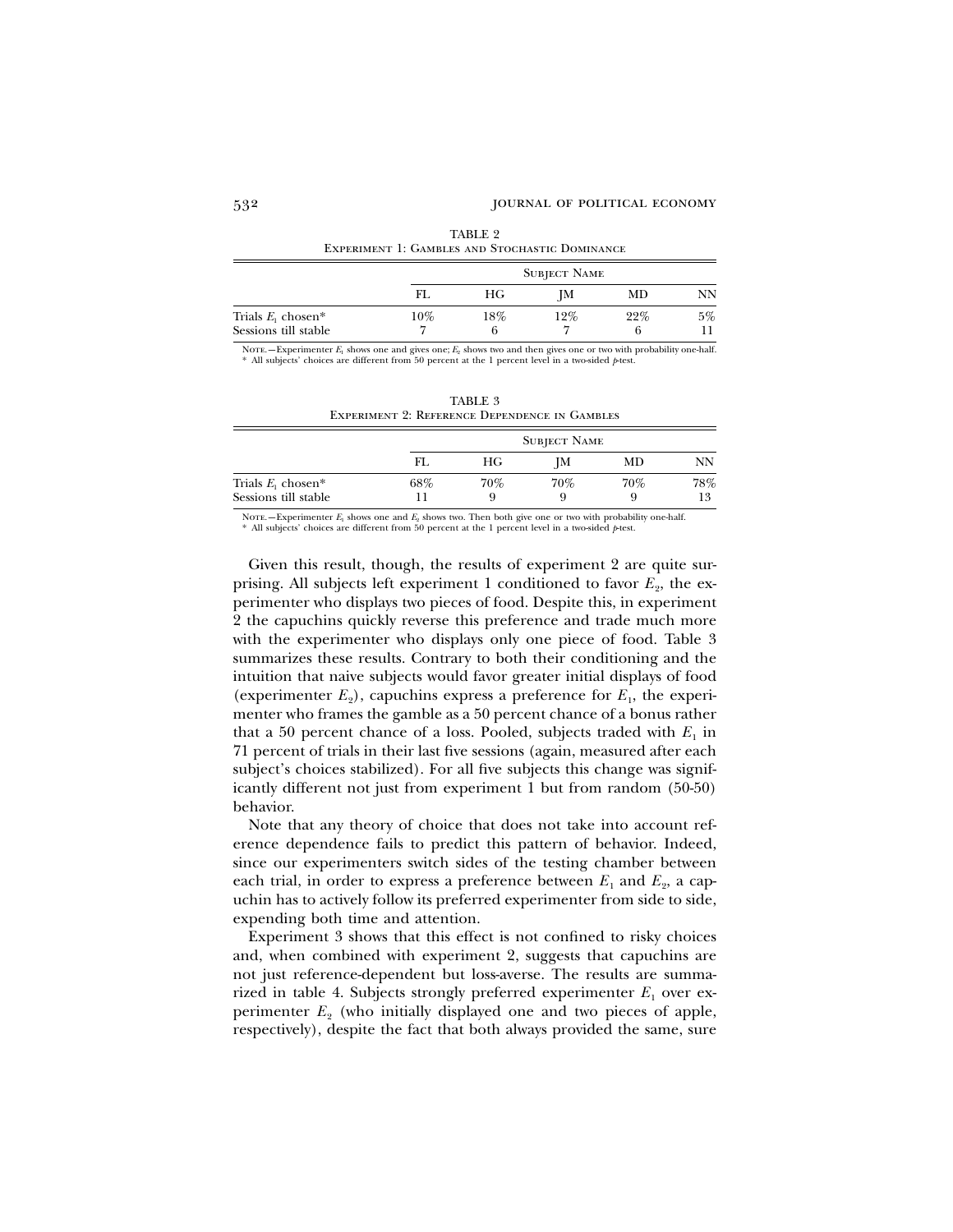| <b>EXPERIMENT 3: RISKLESS REFERENCE DEPENDENCE</b> |                     |          |          |          |          |  |
|----------------------------------------------------|---------------------|----------|----------|----------|----------|--|
|                                                    | <b>SUBJECT NAME</b> |          |          |          |          |  |
|                                                    | FL.                 | HG.      | JΜ       | MD       | NΝ       |  |
| Trials $E_1$ chosen*                               | 73%                 | 75%      | $80\%$   | $82\%$   | 87%      |  |
| Sessions till stable                               | 9                   | 10       | 10       | 8        | 10       |  |
| Trials greater than in ex-<br>periment 2           | p < .27             | p < .27  | p < .10  | p < .07  | p<.11    |  |
| Pooled, trials greater than<br>in experiment 2     | p < .023            | p < .023 | p < .023 | p < .023 | b < .023 |  |

TABLE 4

NOTE.—Experimenter  $E_1$  shows one and  $E_2$  shows two. Then both give one. \* All subjects' choices are different from 50 percent at the 1 percent level in a two-sided *p*-test.

| TABLE 5                                                         |  |  |  |  |  |
|-----------------------------------------------------------------|--|--|--|--|--|
| EXPECTED GAINS, LOSSES, AND VALUES FOR EACH EXPERIMENTAL CHOICE |  |  |  |  |  |

|                | EXPERIMENT 1 |           | <b>EXPERIMENT 2</b> |           | EXPERIMENT 3 |           |
|----------------|--------------|-----------|---------------------|-----------|--------------|-----------|
|                | E            | E.        | E.                  | E,        |              | Ł,        |
| Gamble offered | (1, 1, 1)    | (2, 1, 2) | (1, 1, 2)           | (2, 1, 2) | (1, 1, 1)    | (2, 1, 1) |
| Gains          |              |           |                     |           |              |           |
| Losses         |              | .b        |                     | .b        |              |           |
| Expected value |              | 1.5       | 1.5                 | 1.5       |              |           |
| Trials chosen  | $13\%$       | 87%       | 71%                 | 29%       | 79%          | 21%       |

Note.—The table is constructed pooling all subjects' last five sessions after choices stabilize (60 trials).

payoff of one apple piece. For all subjects this preference (percentage of trials trading with  $E_1$ ) was stronger than in experiment 2, suggesting that this was not due to conditioning from the previous experiment. Since the only difference between the two experimenters was that  $E_2$ showed more than he eventually gave, these results suggest that our capuchins are reference-dependent even in riskless choice settings.

To investigate whether capuchins display loss aversion, we now compare their behavior across experiments. Table 5 summarizes the aggregate behavior of our subjects in all three experiments and summarizes what each available gamble represented with respect to expected gains, losses, and food rewards. Looking at experiments 2 and 3, note that in experiment 2, subjects chose between  $E_2$ , who gave a *half chance of a loss*, and  $E_1$ , who gave a *half chance of a gain*, both of these forces pushing the subject to choose  $E_1$ . In experiment 3, however,  $E_1$  always gave exactly what he showed whereas  $E_2$  delivered a *sure loss*. An interpretation of the fact that subjects show a stronger preference in experiment 3 than in 2 (79 percent to 71 percent) is that a sure loss has a stronger effect than the combined effects of a half loss and a half gain, or that losses affect a subject's choices more than gains. In other words,

 $|\text{loss}| > \frac{1}{2} |\text{loss}| + \frac{1}{2} |\text{gain}| \Leftrightarrow |\text{loss}| > |\text{gain}|.$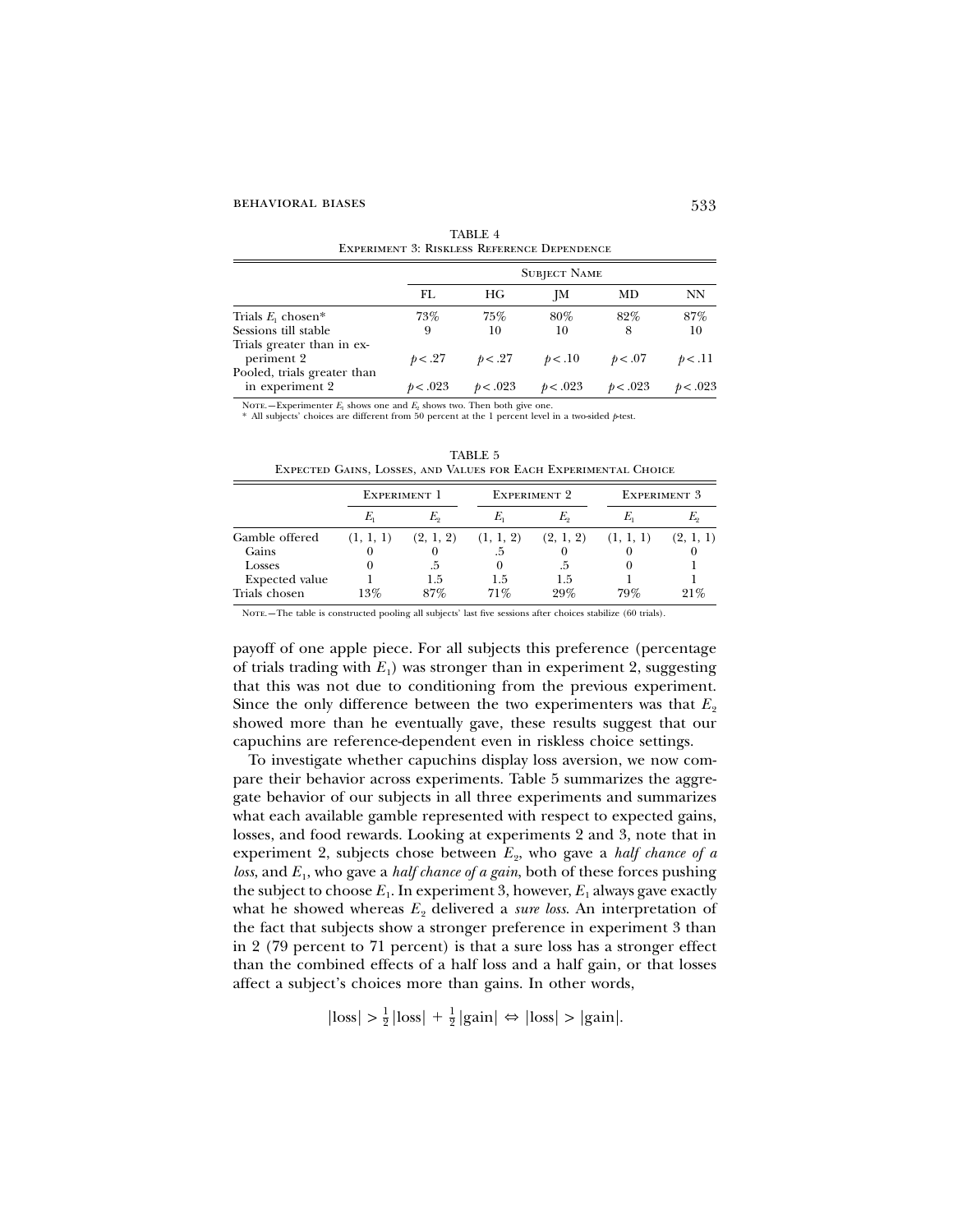Thus the pooled *p*-test of experiment 3 being stronger than in experiment 2 ( $p < .023$  in a two-sided  $p$ -test) can be taken to confirm the presence of loss aversion in capuchin choice.

A similar intuition suggests that expected value calculations weigh more heavily than framing effects on capuchin choice. Comparing experiments 1 and 2, note that in both choices, a half chance of a loss pushes the subject to prefer  $E_2$  to  $E_1$ . However, these experiments differ in what force would attract a subject to  $E_1$ : in experiment 2, it is the half chance of a possible gain, whereas in experiment 1, it is the expectation of an extra half piece of apple. That the capuchins strongly prefer  $E_2$  in experiment 1 and  $E_1$  in experiment 2 suggests that increases in expected rewards greatly outweigh the effects of potential losses.

## **VIII. Discussion and Conclusion**

Taken together our results suggest that capuchins' choice both is very sensitive to changes in prices, budgets, and expected payoffs and, to a lesser degree, displays both reference dependence and loss aversion. That expected rewards carry a much larger effect than gain/loss frames in our experiments is perhaps not surprising; our analysis examines only the long-run behavior of our subjects after facing the same choice many times, and our reference point treatment is a relatively mild framing intervention.

It is tempting to ask whether capuchins' loss aversion resembles human aversion in magnitude; for example, in much of the work on human loss aversion, the ratio of the coefficients on losses and gains is remarkably stable and is commonly used as a measure of loss aversion, representing how "kinked" the utility function is at the reference point. Tversky and Kahneman (1991) summarize a large body of survey evidence on minimally acceptable gambles and find a ratio of roughly 2.5 : 1. Average ratios of willingness to pay to willingness to accept found in most endowment effect experiments (see, e.g., Kahneman et al. 1990) yield a ratio of around 2.7 : 1. Benartzi and Thaler (1995) calibrate a ratio of approximately 2.3 from the aggregate risk preferences of stock investors. Although the amount of price variation we achieve with only three experiments is minimal, imposing additional structure on capuchin preferences allows the estimation of a comparable but extremely rough measure of losses to gains for our capuchins.<sup>13</sup>

We have argued that finding behavioral biases in capuchin choice

<sup>&</sup>lt;sup>13</sup> In a preliminary analysis, we fit a simple linear utility specification to our capuchins' behavior. While parametric results are always to be taken with caution, the relative strength of losses to gains in capuchin decisions (the coefficient of loss aversion) seems similar to human estimates. For details, see the working version of this paper on Chen's Web site (http://www.som.yale.edu/Faculty/keith.chen/).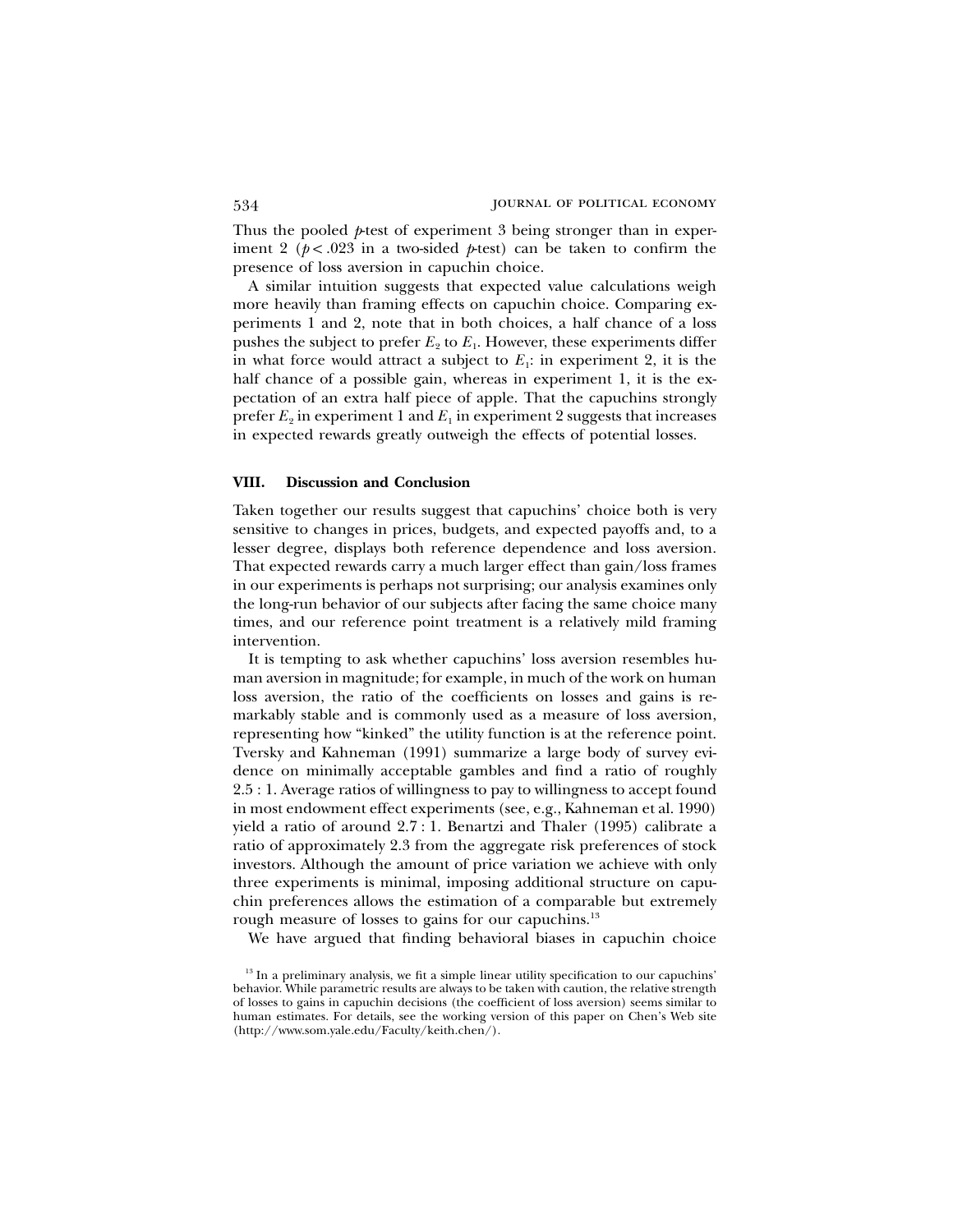## **BEHAVIORAL BIASES** 535

can suggest an early-evolutionary origin for these biases in humans. This relies heavily on the fact that on questions of origin, it is widely accepted in both cognitive science and evolutionary psychology that a mechanism is most likely evolutionarily ancient if it explains analogous behavior in both humans and primates. That is, since primates and humans are closely related, it is unlikely that a common trait evolved in parallel between our two species, and much more likely that common traits evolved once during our common evolutionary heritage. While our results are by no means definitive proof that loss aversion is innate in humans, to the degree that they make us more likely to believe that some amount of this behavior has a biological component, they may have implications for how we treat loss-averse tendencies in human behavior.

For example, if these biases are innate, we may be more inclined to believe that they will persist in both common and novel settings, will be stable across time and cultures, and may endure even in the face of large individual costs, ample feedback, or repeated market disciplining. This would greatly constrain both the potential for successful policy intervention and the types of remedies available. In contrast, while a learned, noninnate heuristic may arise in many (if not all) cultures, we may not expect it to persist in settings in which it was highly suboptimal or in which market forces strongly discipline behavior. This would limit the potential scope and scale for welfare losses and may suggest that policy interventions that increase feedback or learning may eliminate what losses do exist.

Short of this attributional leap, however, that loss-averse behavior is not confined to humans can be seen as adding scope to the growing evidence of loss-averse behavior in many aspects of human economic behavior. Understanding how broadly these biases manifest themselves may influence how we should incorporate them into an adequate model of individual decision making. It is hoped that our paper also suggests the utility of methodological exchanges between economics and the closely related behavioral sciences. Bringing the analytic framework of revealed preference to bear on questions at the intersection of economics, biology, and psychology carries the possibility of insights useful to each.

#### **References**

Battalio, Raymond C., John H. Kagel, and Don N. MacDonald. 1985. "Animals'

Afriat, Sydney N. 1967. "The Construction of Utility Functions from Expenditure Data." *Internat. Econ. Rev.* 8 (February): 67–77.

Battalio, Raymond C., Leonard Green, and John H. Kagel. 1981. "Income-Leisure Tradeoffs of Animal Workers." *A.E.R.* 71 (September): 621–32.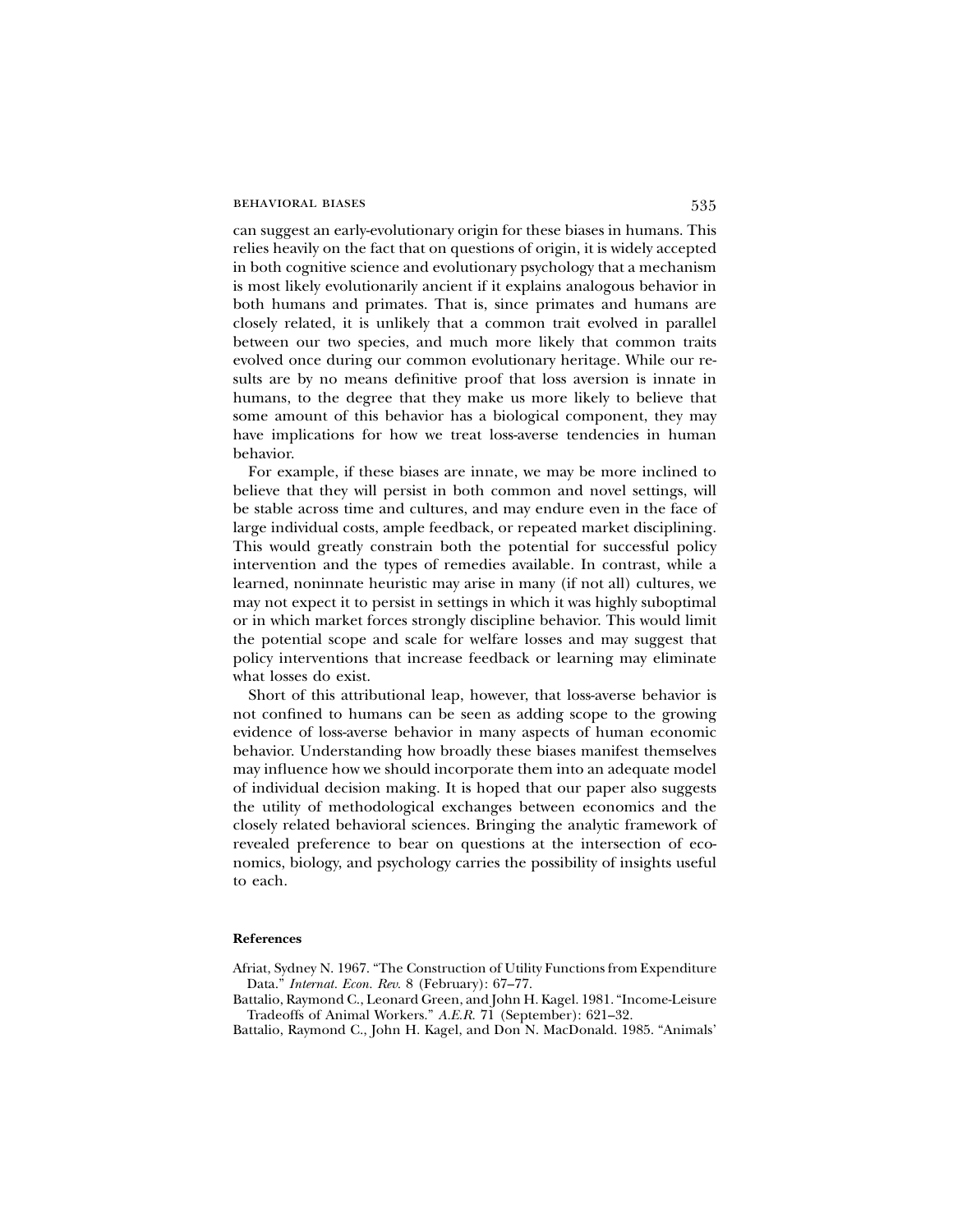Choices over Uncertain Outcomes: Some Initial Experimental Results." *A.E.R.* 75 (September): 597–613.

- Battalio, Raymond C., John H. Kagel, Howard Rachlin, and Leonard Green. 1981. "Commodity-Choice Behavior with Pigeons as Subjects." *J.P.E.* 89 (February): 67–91.
- Becker, Gary S. 1962. "Irrational Behavior and Economic Theory." *J.P.E.* 70 (February): 1–13.
- ———. 1976. *The Economic Approach to Human Behavior*. Chicago: Univ. Chicago Press.
- Benartzi, Shlomo, and Richard H. Thaler. 1995. "Myopic Loss Aversion and the Equity Premium Puzzle." *Q.J.E.* 110 (February): 73–92.
- Boysen, Sarah T., and Gary G. Berntson. 1995. "Responses to Quantity: Perceptual versus Cognitive Mechanisms in Chimpanzees (Pan troglodytes)." *J. Experimental Psychology: Animal Behavior Processes* 21 (January): 82–86.
- Boysen, Sarah T., Kimberly L. Mukobi, and Gary G. Berntson. 1999. "Overcoming Response Bias Using Symbolic Representations of Number by Chimpanzees (Pan troglodytes)." *Animal Learning and Behavior* 27 (May): 229–35.
- Brosnan, Sarah F., and Frans B. M. de Waal. 2003. "Monkeys Reject Unequal Pay." *Nature* 425 (September 18): 297–99.
- -. 2004. "Socially Learned Preferences for Differentially Rewarded Tokens in the Brown Capuchin Monkey (Cebus apella)." *J. Comparative Psychology* 118 (June): 133–39.
- Camerer, Colin F. 2000. "Prospect Theory in the Wild: Evidence from the Field." In *Choices, Values, and Frames*, edited by Daniel Kahneman and Amos Tversky. Cambridge: Cambridge Univ. Press.
- Fragaszy, Dorothy M., Elisabetta Visalberghi, and Linda Marie Fedigan. 2004. *The Complete Capuchin: The Biology of the Genus Cebus*. Cambridge: Cambridge Univ. Press.
- Genesove, David, and Christopher Mayer. 2001. "Loss Aversion and Seller Behavior: Evidence from the Housing Market." *Q.J.E.* 116 (November): 1233– 60.
- Harbaugh, William T., Kate Krause, and Timothy R. Berry. 2001. "GARP for Kids: On the Development of Rational Choice Behavior." *A.E.R.* 91 (December): 1539–45.
- Harbaugh, William T., Kate Krause, and Lise Vesterlund. 2001. "Are Adults Better Behaved than Children? Age, Experience, and the Endowment Effect." *Econ. Letters* 70 (February): 175–81.
- Henrich, Joseph, et al. 2001. "In Search of Homo Economicus: Behavioral Experiments in 15 Small-Scale Societies." *A.E.R. Papers and Proc.* 91 (May): 73– 78.
- Herrnstein, Richard J., and Drazen Prelec. 1991. "Melioration: A Theory of Distributed Choice." *J. Econ. Perspectives* 5 (Summer): 137–56.
- Houthakker, Hendrik S. 1950. "Revealed Preference and the Utility Function." *Economica* 17 (May): 159–74.
- Kagel, John H., et al. 1975. "Experimental Studies of Consumer Demand Behavior Using Laboratory Animals." *Econ. Inquiry* 13 (March): 22–38.
- Kagel, John H., Raymond C. Battalio, and Leonard Green. 1995. *Economic Choice Theory: An Experimental Analysis of Animal Behavior*. Cambridge: Cambridge Univ. Press.
- Kagel, John H., Raymond C. Battalio, Howard Rachlin, and Leonard Green. 1981. "Demand Curves for Animal Consumers." *Q.J.E.* 96 (February): 1–16.
- Kagel, John H., Don N. MacDonald, and Raymond C. Battalio. 1990. "Tests of